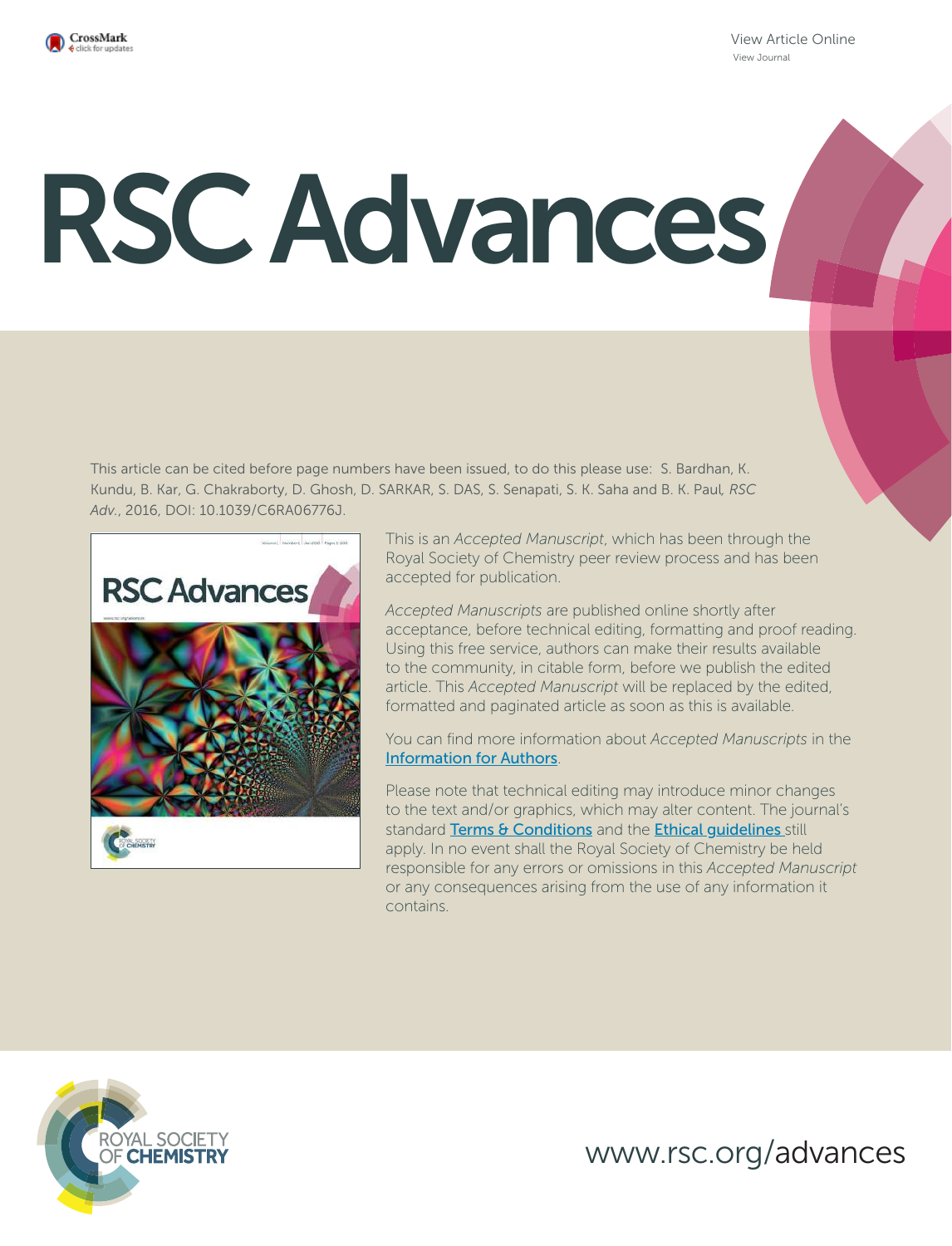Published on 25 May 2016. Downloaded by University of Sussex on 07/06/2016 07:19:46.

### **Page 1 of 38 RSC Advances**

View Article Online DOI: 10.1039/C6RA06776J

# **Synergistic Interaction of Surfactant Blends in Aqueous Medium Reciprocates in Non-polar Medium with Improved Efficacy as Nanoreactor**

Soumik Bardhan,**†£●** Kaushik Kundu,**¶‡●** Barnali Kar,**†** Gulmi Chakraborty,**†** Dibbendu Ghosh,**‡** 

Debayan Sarkar,**§** Sajal Das,**†** Sanjib Senapati,**‡** Swapan K. Saha,**†,\*** Bidyut K. Paul**¶,\***

<sup>†</sup> Department of Chemistry, University of North Bengal, Darjeeling-734 013, India.

**¶** Surface and Colloid Science Laboratory, Geological Studies Unit, Indian Statistical Institute, 203, B.T. Road, Kolkata-700 108, India.

**‡** Department of Biotechnology, Bhupat and Jyoti Mehta School of Biosciences, Indian Institute of Technology Madras, Chennai 600036, India.

<sup>§</sup> Department of Chemistry, National Institute of Technology, Rourkela, Odisha-769 008, India.

**Corresponding Author: \*** Prof. Bidyut K. Paul, E-mail: bidyut.isical@gmail.com. Phone: +91-33-25753164, Fax: +91-33-25773026. \* Prof. Swapan K. Saha, E-mail: ssahanbu@hotmail.com, Phone: +91-0353-2776381, Fax: +91-0353-2699001.

**£ Present Address:** Department of Biotechnology, Bhupat and Jyoti Mehta School of Biosciences, Indian Institute of Technology Madras, Chennai 600036, India.

Author Contributions: <sup>•</sup>S.B and K.K have contributed equally to this work.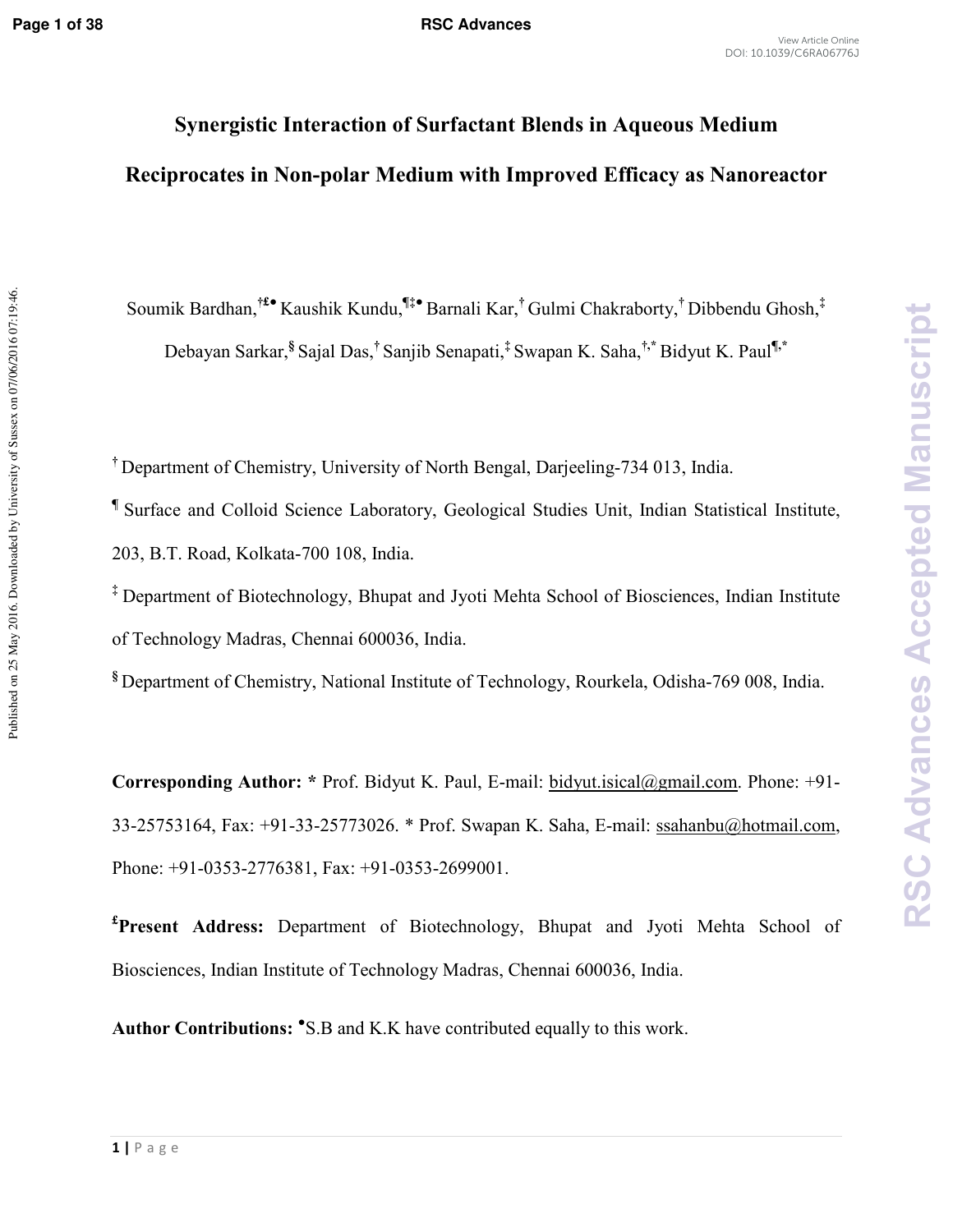# **ABSTRACT**

Organized assemblies in aqueous and non#aqueous media based on mixed surfactants are one of the desired areas for experimental studies and carrying out chemical reactions due to synergistic performance and efficient solvents for various substrates. In this report, a model C#C cross coupling Heck reaction is performed both in micelle and w/o microemulsion systems as reaction media using similar set of surfactants [cetyltrimethylammonium bromide (CTAB) and polyoxyethylene (20) cetyl ether  $(C_{16}E_{20})$  at their single and mixed states between n-butyl acrylate and 4-iodo-toluene for the first time. In order to explain the possible location and mechanism of reaction in these media, multitechnique approaches are employed to understand the mutual interactions between surfactant(s) and other constituents(s) in pure and mixed state at air/water as well as oil/water interfaces. A synergistic interaction is evidenced experimentally for mixed CTAB/ $C_{16}E_{20}$  micellar system, which is also supported by theoretical calculation using density functional theory (DFT). The yield of Heck product in different media follows the order: water < pure micelle < mixed micelle, which indicated a significant role of confined environment of aggregated systems. Further, mixed microemulsions including constituents of these formulations (1-pentanol and n-heptane or n-decane) are explored as nanoreactors for carrying out such reaction. Reaction yield in mixed w/o systems as a function of different hydration level has been correlated with formation and microstructural characteristics of these systems. Further, mixed microemulsions at lower hydration level produce synergistic performance compared to micelles and individual constituents in terms of reaction yield. These results reveal that the reaction occurs neither in water nor in oil domain, evidently in micelle/water pseudo-phase and palisade layer of the oil/water interface of microemulsions. Moreover, reaction yields in studied

Published on 25 May 2016. Downloaded by University of Sussex on 07/06/2016 07:19:46.

Published on 25 May 2016. Downloaded by University of Sussex on 07/06/2016 07:19:46.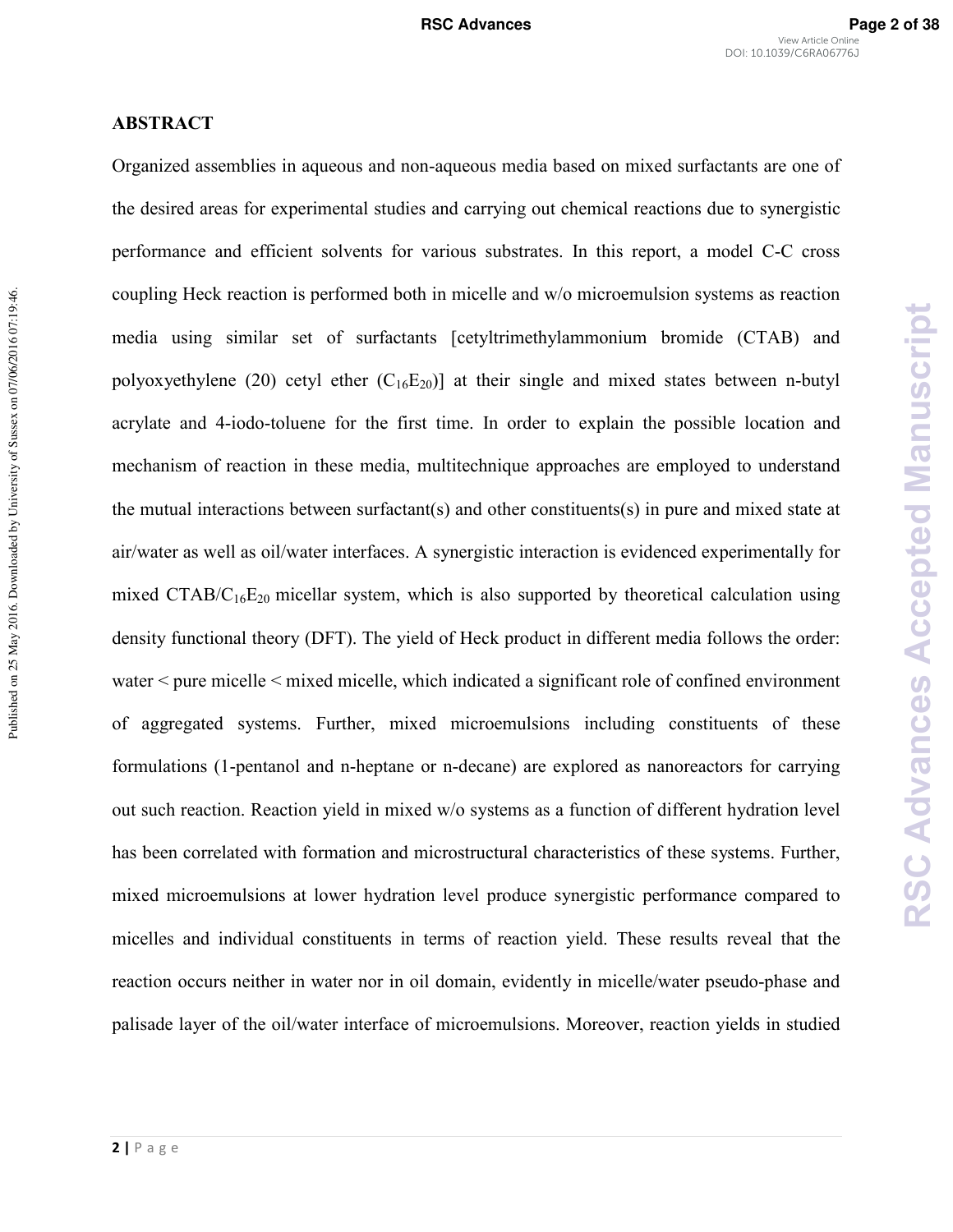Published on 25 May 2016. Downloaded by University of Sussex on 07/06/2016 07:19:46.

media are rationalized in terms of interaction parameter, spontaneity of micellization, interfacial population of 1-pentanol, and spontaneity of formation of w/o microemulsions.

**Keywords:** Mixed Surfactant; Density Functional Theory; Free Energy; Morphology; Heck Reaction.

### **1. Introduction**

In recent years, the study of the physicochemical properties of mixed surfactant solutions turns out to be a topic of interest in the area of self-assembly of molecular systems.<sup>1</sup> Organized assemblies *viz.* micelles and microemulsions,<sup>2</sup> based on mixed surfactants offers substantial modification in solubilization behaviour, enzyme kinetics, nanoparticle synthesis and chemical activity. $3-7$  The interaction between surfactants in mixtures produces marked interfacial effects due to changes in adsorption as well as in the charge density of the surface.<sup>8</sup> Earlier, Azum and his co-workers explored various binary and ternary mixtures of amphiphiles in aqueous medium, which were found to exhibit different surface and colloidal properties from those of the pure individual components.  $9-12$  In most cases different types of surfactants are purposely mixed for synergistic performance and it is utilized to reduce the total amount of surfactant used in particular applications for reduction of cost and environment impact.<sup>13,14</sup> However, a proper rationale of such modified mixing behaviour is still demands and needs a more generalized approach to optimize the mixing stoichiometry in order to yield the maximum effect. Research to date includes numerous attempts to explore combined physicochemical studies of microheterogeneous assemblies with attention not only in fundamental aspects but also in their wide applications.<sup>15</sup>

The Heck reaction<sup>16,17</sup> receives much attention in recent years as it offers a versatile method for the generation of new carbon-carbon bonds, $18$  and holds much promise in many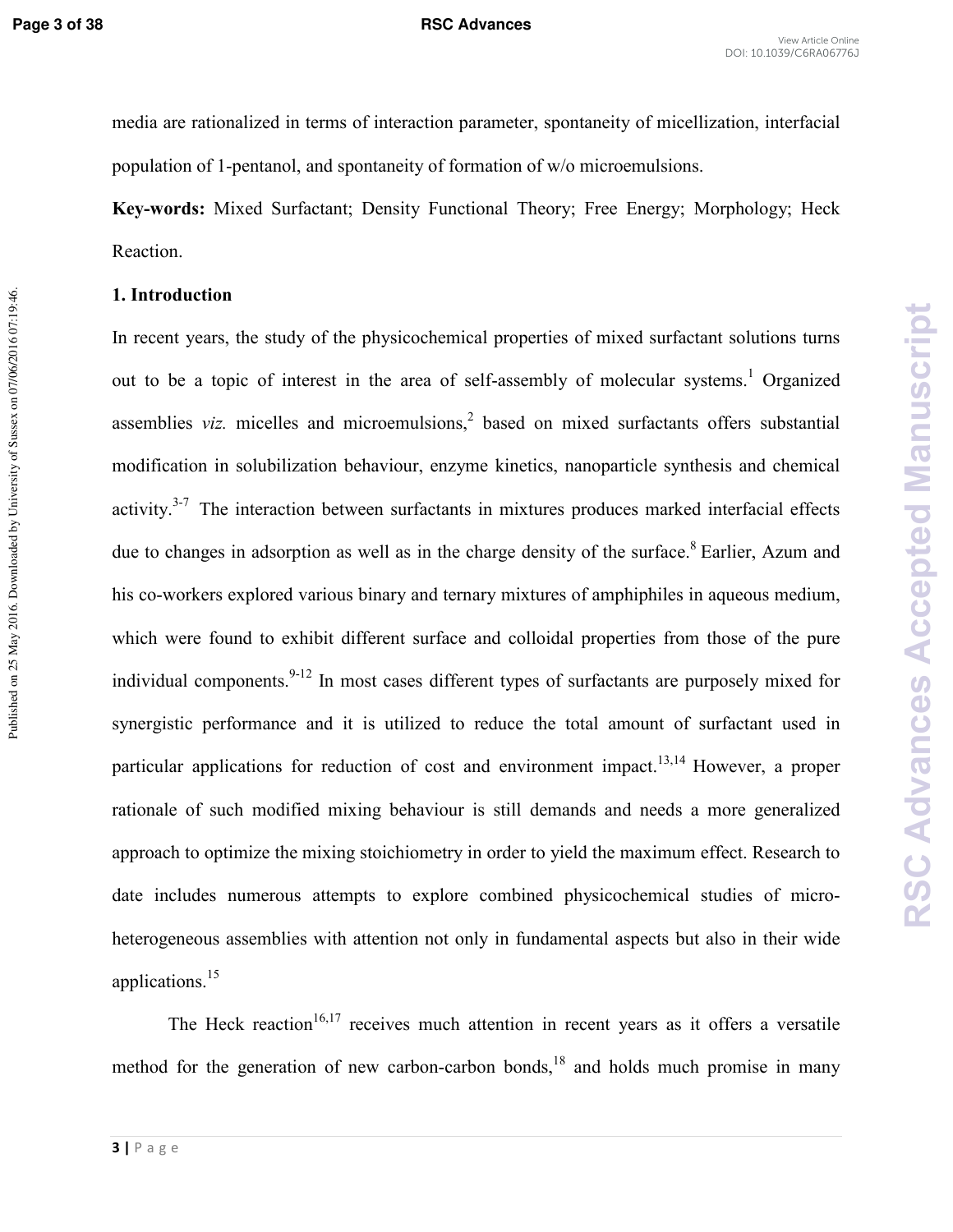industrial processes, especially in synthesis of fine chemicals and active pharmaceutical intermediates.<sup>19</sup> In view of current economic and environmental fate, continuous efforts are now being made to develop new templates for carrying out the Heck reaction. One approach is to consider inexpensive amphiphiles as potential additives that upon self-assembly into micelles, accommodate otherwise insoluble organic substrates and catalysts within the lipophilic cores.<sup>20</sup> Further, microemulsions might be another, much cheaper with more potentially universal approach to this problem, based on the well-known solubilization phenomena.<sup>21</sup> Very recently, Heck reaction has been successfully performed in water/cetyltrimethylammonium bromide  $(CTAB)/1$ -propanol/1-dodecene based oil-in-water (o/w) microemulsion and two phase region as well at 353 K. $^{22}$ 

These findings prompted us to extend the use of micelle as well as water-in-oil  $(w/o)$ microemulsion based on mixed cationic/non-ionic surfactants as a chemical reaction media for the Heck reaction at ambient temperature. To fulfill this goal, a comprehensive behaviour of the formation and physicochemical properties of micellization and microemulsion using blends of CTAB and polyoxyethylene (20) cetyl ether  $(C_{16}E_{20})$  including individual constituent is carried out. The structural features of these systems are investigated via interfacial and bulk routes by employing tensiometry, conductometry and also, by zeta potential, viscosity, dynamic light scattering (DLS), fluorescence lifetime, Fourier transform infrared spectroscopy (FTIR), and field emission scanning electron microscopy (FESEM) measurements. The choice of surfactants in this study is not arbitrary. Although the literature is dominated by studies of microemulsions formed with anionic, sodium bis(2-ethylhexyl) sulfosuccinate (AOT), there is interest in microemulsions formed with other surfactants, particularly cationic CTAB. CTAB is of increasing interest because the head group is a good model for the lipid, phosphatidylcholine.<sup>23</sup>

Published on 25 May 2016. Downloaded by University of Sussex on 07/06/2016 07:19:46.

Published on 25 May 2016. Downloaded by University of Sussex on 07/06/2016 07:19:46.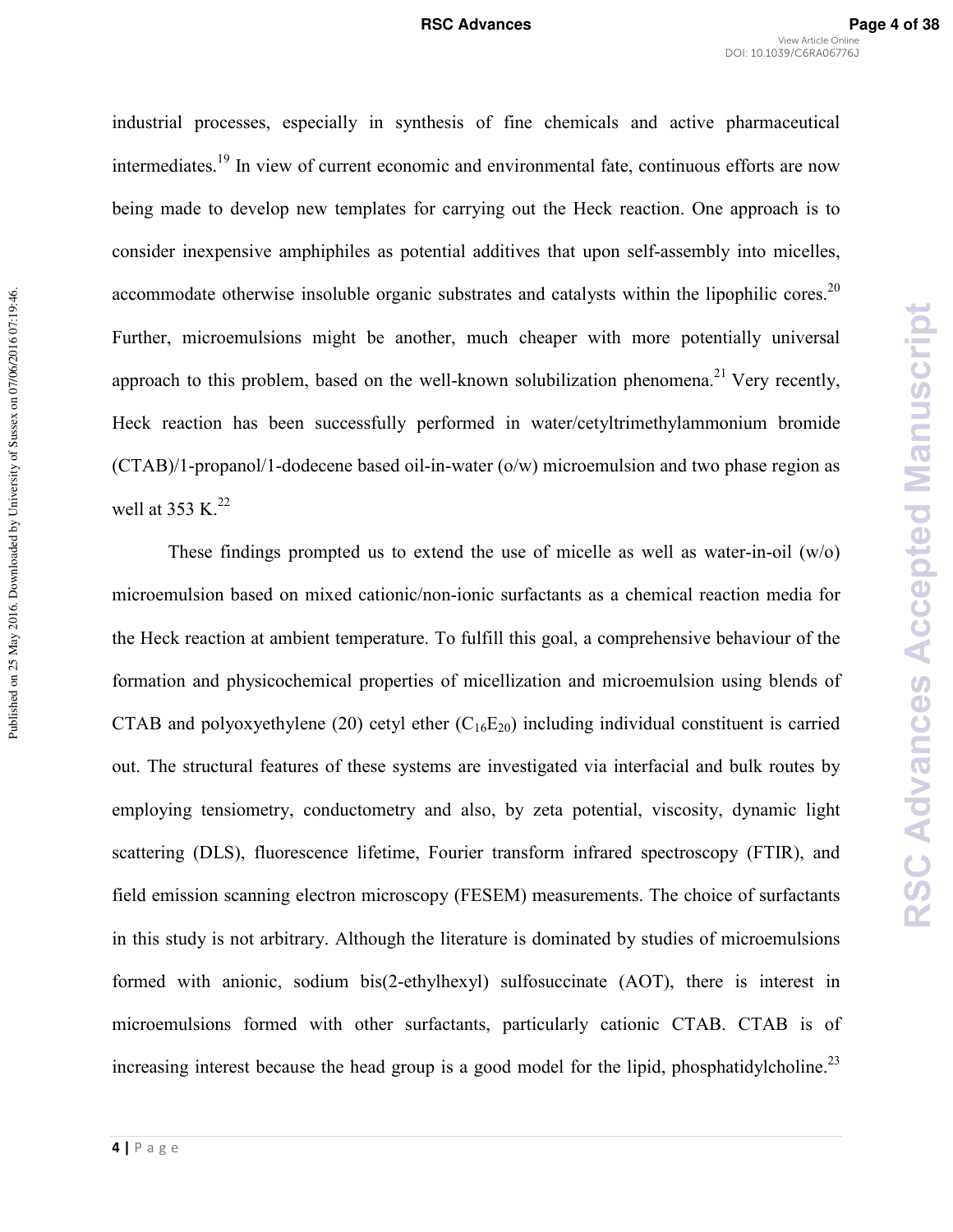Published on 25 May 2016. Downloaded by University of Sussex on 07/06/2016 07:19:46.

### **Page 5 of 38 RSC Advances**

Further, commercially available non-ionic surfactants such as Brijs are extensively used in pharmaceutical formulations as solubilizers and emulsifiers to improve dissolution and absorption of poorly soluble drugs.<sup>24</sup> Heptane (Hp) and decane (Dc) were used as oil and 1pentanol (Pn) was used as cosurfactant. After careful evaluation of various physicochemical and thermodynamic parameters, a model C-C cross coupling reaction (Heck reaction) is performed between n-butylacrylate and 4-iodo-toluene in presence of palladium acetate and triethylamine, TEA (base) in mixed surfactant based micellar and w/o microemulsion media. To provide proper justification of this study, we also perform the Heck reaction in media of individual constituents, which are used for the formation of these organized systems. An attempt is also made to rationalize the yield of the Heck products from the view points of physicochemical and thermodynamic parameters of their formation during the course of the reaction. It is believed that the findings of this study are expected to improve the basic understanding of the formation, characterization and application of mixed micelles and w/o microemulsions.

# **2. Materials and methods**

**2.1. Materials**: CTAB ( $> 99\%$ ), C<sub>16</sub>E<sub>20</sub> ( $> 98.5\%$ ) were the products of Sigma Aldrich, USA and Fluka, Switzerland, respectively. The cosurfactant [1-pentanol (Pn,  $> 98\%$ )] and oils [Hp ( $>$ 98%), and Dc (> 98%)] were products of Fluka, Switzerland, Lancaster, England and E. Merck, Germany, respectively. The dye, 7-hydroxycoumarin (HCM,  $> 99\%$ ) was the product of Chem. Service, West Chester, USA. Palladium acetate  $[Pd(OAc)_2] \geq 99.98\%$  and 4-iodo-toluene  $(CH_3C_6H_4I) \geq 99\%$  were purchased from Sigma Aldrich, USA. (TEA ( $\geq 99.5\%$ ) and n-butyl acrylate were purchased from Merck, Germany. All these chemicals were used without further purification. Doubly distilled water of conductivity less than  $3 \text{ uS} \text{ cm}^{-1}$  was used in the experiments.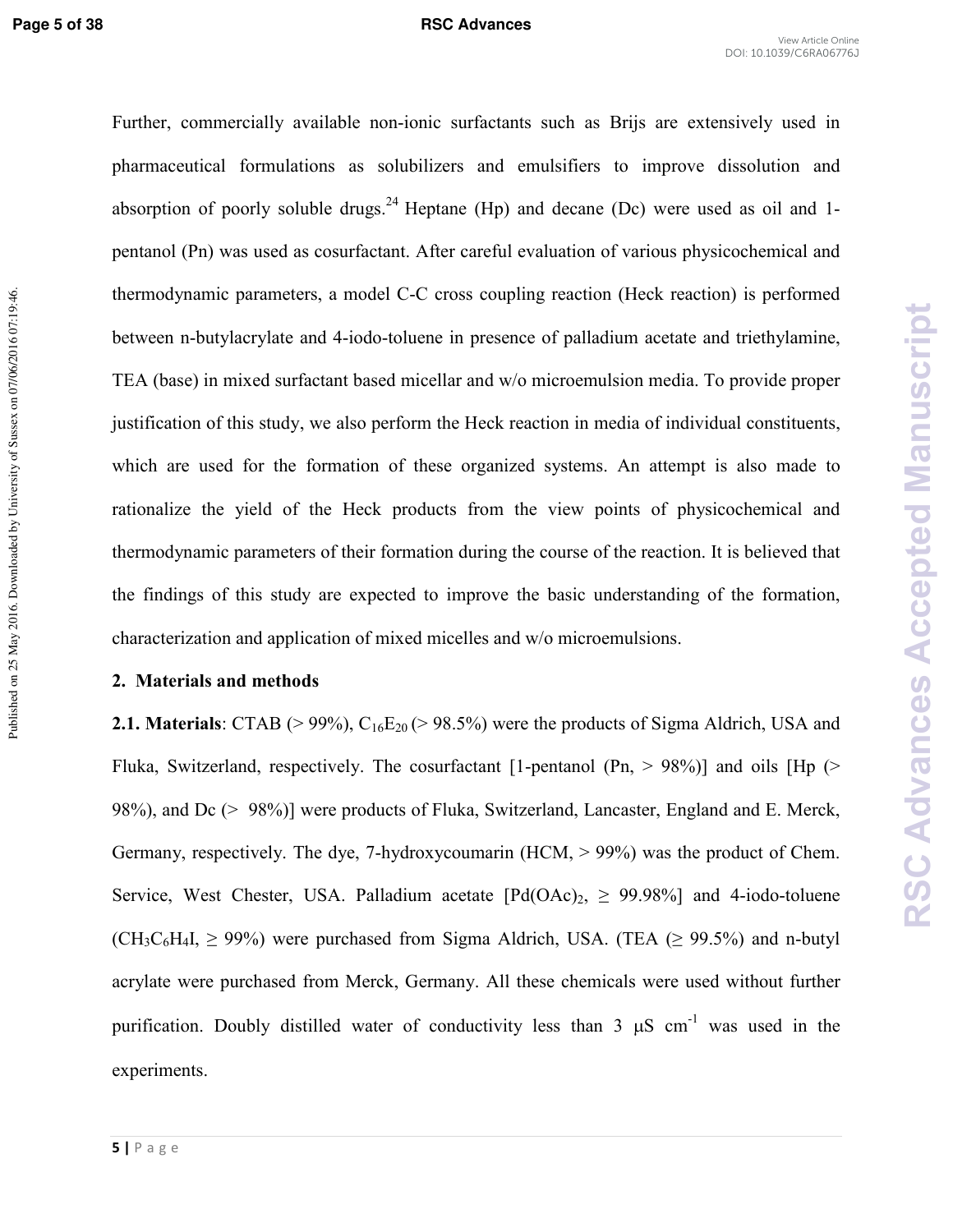# **2.2. Methods:**

Published on 25 May 2016. Downloaded by University of Sussex on 07/06/2016 07:19:46.

Published on 25 May 2016. Downloaded by University of Sussex on 07/06/2016 07:19:46.

2.2.1. Tensiometry: Surface tension was measured with a K9 tenisometer (Kruss, Germany) by the platinum ring detachment method. A concentrated surfactant solution was added to a known amount of water, and the surface tension values were measured after thorough mixing and temperature equilibration with an accuracy of  $\pm 0.1$  mN m<sup>-1</sup>.

2.2.2. Conductance measurements: Conductivity measurements were made using an automatic temperature#compensated conductivity meter, Mettler Toledo (Switzerland) Conductivity Bridge, with cell constant of  $1.0 \text{ cm}^{-1}$ . The instrument was calibrated with a standard KCl solution. A constant temperature (303  $\pm$  0.1 K) was maintained by circulating water through the outer jacket from a thermostatically controlled water bath. The reproducibility of the conductance measurement was found to be within  $\pm$  1%.

2.2.3. Dynamic light scattering (DLS) and zeta potential measurements: Hydrodynamic diameter  $(D_h)$  and zeta potential ( $\zeta/mV$ ) measurements of the self-assembled systems (single and mixed micelles and w/o mixed microemulsions) were performed using Nano ZS-90 (Malvern, U.K.) dynamic light scattering spectrometer at 303 K. The solutions were equilibrated for 2-3 hours before measurement. Solutions were filtered carefully through a  $0.22 \mu m$  Millipore<sup>TM</sup> membrane filter loaded to a glass round aperture (PCS8501, Malvern, U.K.) cell of 1.0 cm optical path length for measurement. A He–Ne laser of 632.8 nm was used as the light source, while the scattering angle was set at  $90^\circ$ . Temperature was controlled by in built Peltier heatingcooling device  $(± 0.1 K)$ . D<sub>h</sub> of each sample was estimated from the intensity autocorrelation function of the time-dependent fluctuation in intensity and can be defined as.<sup>25</sup>

$$
D_h = \frac{k_B T}{3 \pi \eta D} \tag{1}
$$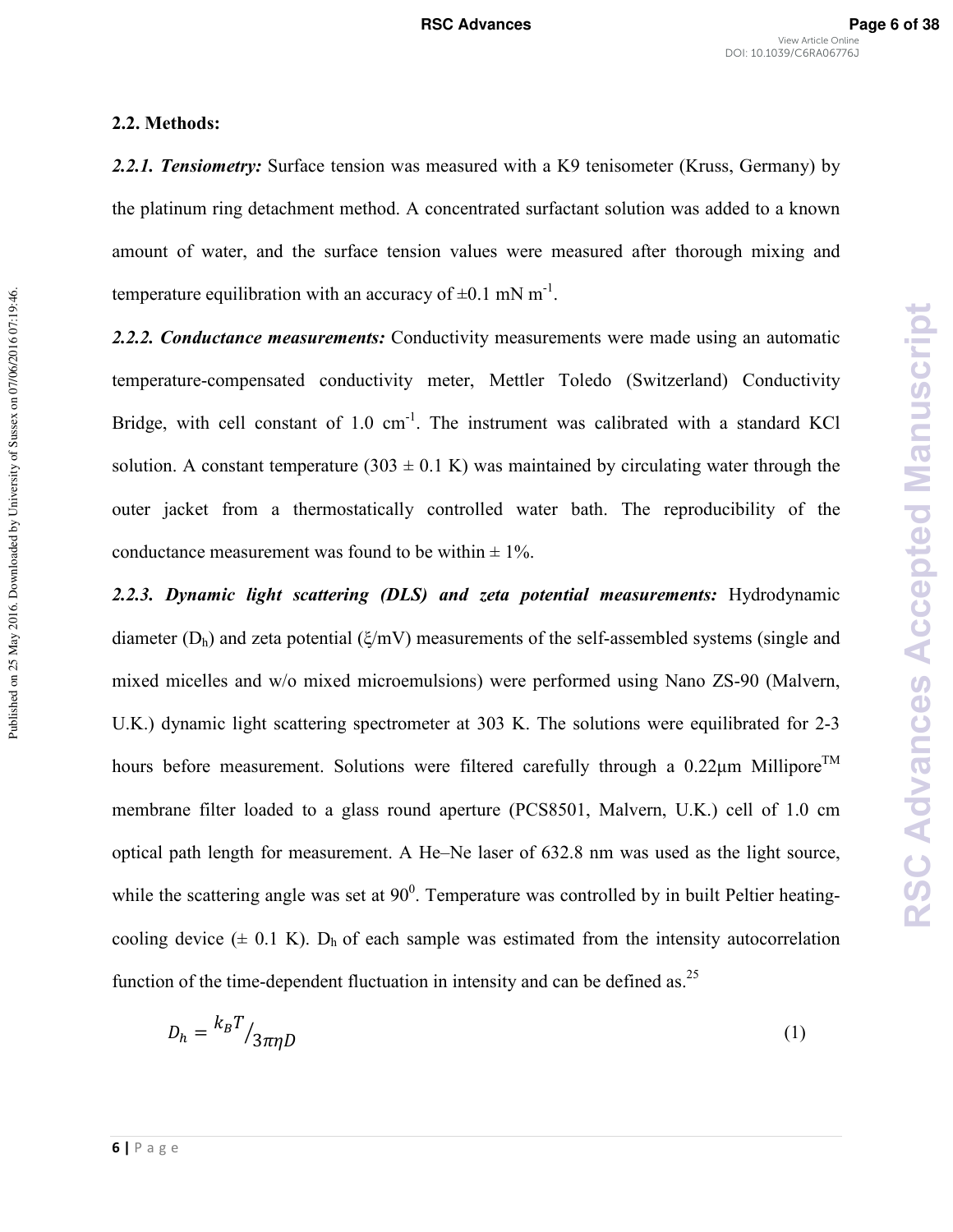Published on 25 May 2016. Downloaded by University of Sussex on 07/06/2016 07:19:46.

Where,  $k_B$ , T,  $\eta$  and D indicate the Boltzmann constant, temperature, viscosity and diffusion coefficient of the solution, respectively. Zeta potential were measured using a folded capillary cell (DTS1060, Malvern, U.K.) made of polycarbonate with gold plated beryllium-copper electrodes. One cell was used for a single measurement. To check the reproducibility of the results at least 6 measurements were done.

2.2.4. Field Emission Scanning Electron Microscopy (FESEM) measurements: A field emission scanning electron microscope (FESEM, HITACHI S-4800) was used to study the morphology of single and mixed micelles and w/o mixed microemulsions. High vacuum  $(\sim 10^{-7}$ Torr) field emission setup was applied to deposit the thin film of micelle and microemulsion solution on the glass plates.

2.2.5. Formation of microemulsion: The formation of microemulsion was accomplished by adding oil (Hp or Dc) at a constant water and surfactant level to destabilize an otherwise stable w/o microemulsion and then restabilizing it by adding a requisite amount of cosurfactant (Pn) with constant composition of interface and continuous phase. The procedure of this experiment with theoretical backgrounds was reported elsewhere.<sup>26</sup>

2.2.6. Viscosity measurements: Viscosity measurements were performed using a LVDV-II+PCP cone and plate type rotoviscometer (Brookfield Eng. Lab, USA). The temperature was kept constant (303 K) for viscosity measurement within  $\pm$  0.1 K by circulating thermostated water, through a jacketed vessel containing the solution. The reproducibility of the viscosity measurement was found to be within  $\pm$  1%.

2.2.7. **Fluorescence lifetime measurements:** The fluorescence lifetime measurements of w/o mixed microemulsions were performed at 303 K using a bench-top spectrofluorimeter from Photon Technology International (PTI), USA (Model: Quantamaster-40). The present PTI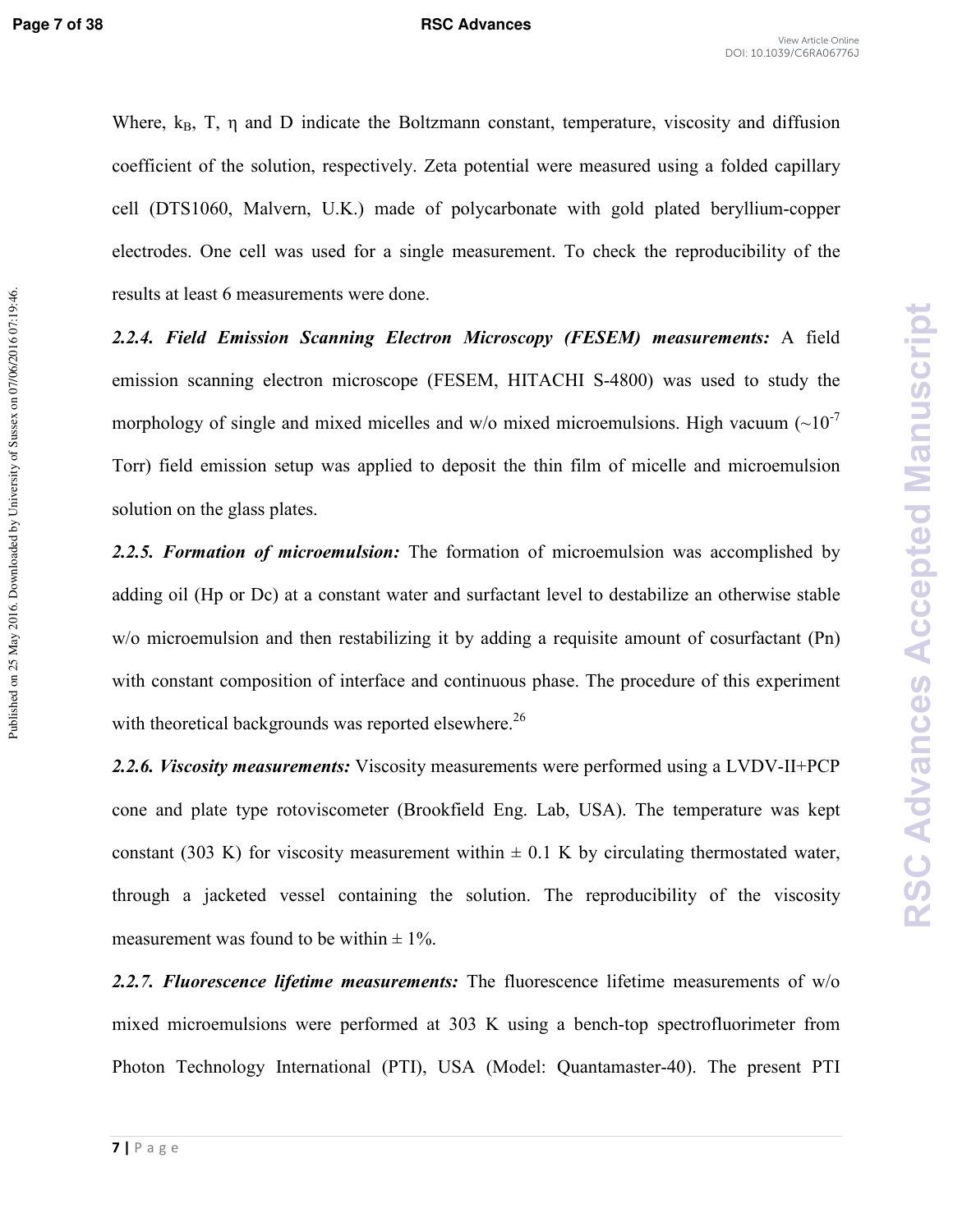**RSC Advances Accepted Manuscript**

**RSC Advances Accepted Manuscript** 

lifetime instrument employs Stroboscopic Technique (Strobe) for time-resolved fluorescence measurements. In the present experiment, two curves are considered at the measured wavelength (at 450 nm using 310 nano LED as the light source) viz. the instrument response function (IRF) and the decay curve of probe molecules, 7-hydroxycoumarin ( $10^{-5}$  mol dm<sup>-3</sup>). IRF is acquired from a non-fluorescing scattered solution (herein, Ludox AM-30 colloidal silica, 30 wt.% suspension in water) held in a quartz cell of 1 cm path length. The lifetime values of probe molecules are then obtained by convoluting the IRF with a model function and then comparing the result with the experimental decay. Analysis has been made by Felix GX (version 2.0) software. A value of  $\chi^2$  in between 0.99-1.22 and a symmetrical distribution of residuals are considered as a good fit.

2.2.8. Fourier transform infrared spectroscopy (FTIR) studies: FTIR spectra of w/o mixed microemulsions were recorded in Perkin Elmer Spectrum RXI spectrometer (USA) (absorbance mode) using a  $CaF<sub>2</sub>$ -IR crystal window (Sigma-Aldrich) equipped with a Presslock holder with 100 number scans and the spectral resolution of 4  $cm^{-1}$  at 303 K. We focused our attention in the 3000-3800 cm<sup>-1</sup> windows (mid infrared region). Deconvolution of spectra has been made with the help of Gaussian curve fitting program (Origin software).

2.2.9. C-C cross coupling (Heck) reaction in micelles and microemulsions: 3 ml of micellar or w/o microemulsion solution and  $4.48 \text{ mg } (0.02 \text{ mmol}, 4 \text{ mol } \%)$  Pd(OAc)<sub>2</sub> were taken in a 25 ml round bottom flask and the mixture was placed in a preheated oil bath at 303 K for 30 minutes with constant stirring. Thereafter,  $109 \text{ mg } (0.5 \text{ mmol})$  of 4-iodotoluene,  $76.8 \text{ mg } (0.6 \text{ mmol})$  of *n*-butylacrylate and 101.12 mg (1 mmol) of TEA were introduced into it, and the resulting mixture was further stirred for 60 minutes. The resulting multicomponent solution (in each case) shows excellent stability towards reagents. More precisely, similar experiments were performed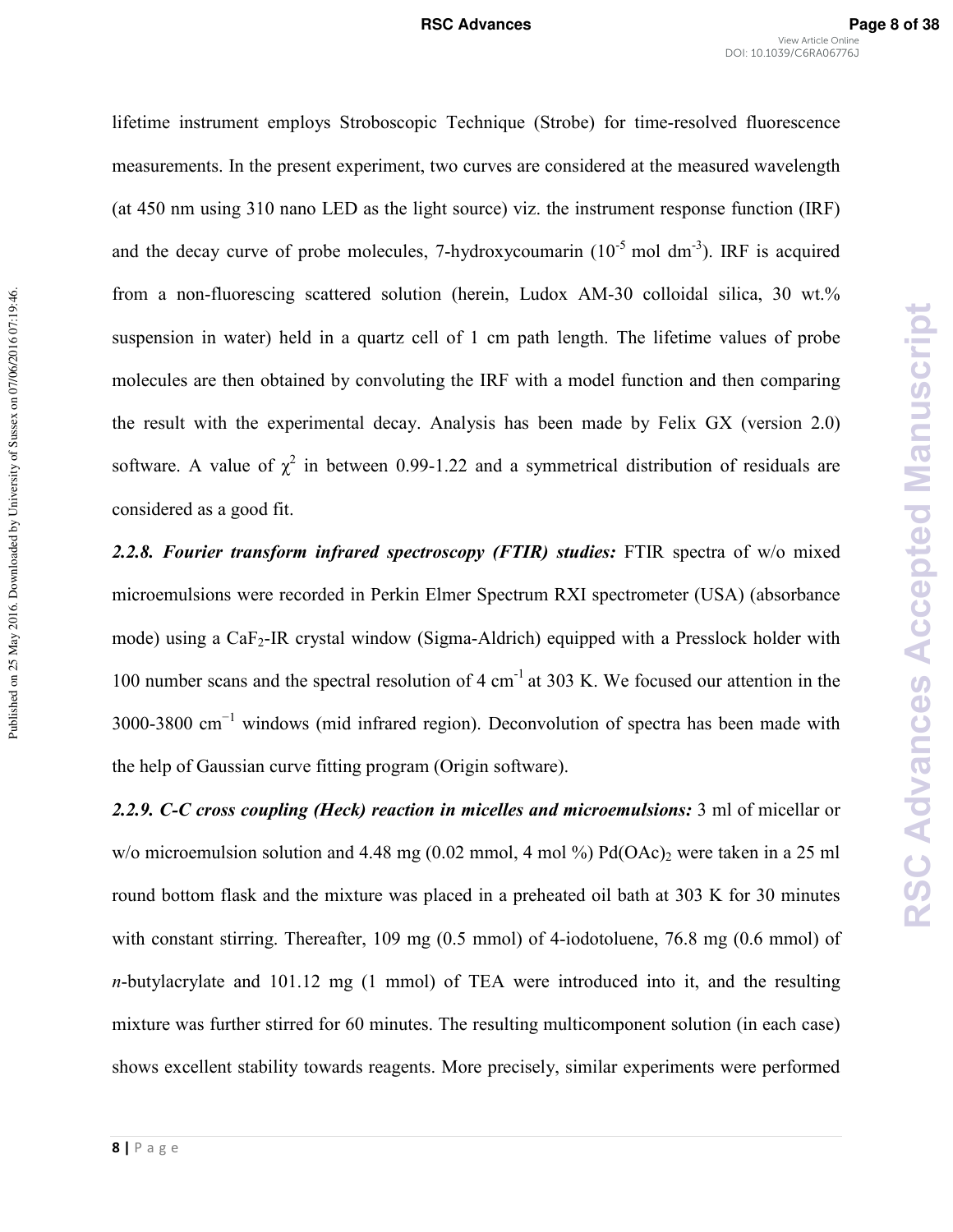### **Page 9 of 38 RSC Advances**

**RSC Advances Accepted Manuscript**

**RSC Advances Accepted Manuscript** 

in single (CTAB and  $C_{16}E_{20}$ ) and mixed micelles (at equimolar composition), and mixed microemulsions (at equimolar composition) at different molar ratio of water to surfactant (ω) and also, in other constituents (viz. water, Hp, Dc, Hp/Pn, Dc/Pn) of the microemulsions. Progress of the reaction was monitored by silica gel thin layer chromatography (TLC). After completion, the reaction was quenched with water and the organic part was extracted thrice with diethyl ether. The combined ether layer was dried over anhydrous sodium sulphate and concentrated under vacuum. The yield of the Heck coupled product was determined by HPLC (Agilent Technologies, 1260 Infinity). Further, the product was purified by column chromatography using silica gel where a mixture of petroleum ether and ethyl acetate was used as eluent. Finally, the product was characterized by  ${}^{1}$ H-NMR and  ${}^{13}$ C-NMR (Bruker, 300 MHz), which were provided in Supporting Information.

### **3. Results and Discussion**

Before going to discuss about the outcome of Heck reaction in micellar or microemulsion medium, first we emphasize on the formation of single and mixed micellar and microemulsion systems from the thermodynamic point of view. In order to understand the interaction between individual constituents, we discuss the microstructural, microenvironmental and morphological characteristics of formulated systems. In view of this, we divide this section in four parts; where first part of this section contains summary of formation and characterization of micellar systems in single and mixed surfactants both by experimentally and theoretically. In the second part, reaction site and yields of the Heck reaction are rationalized in terms of the interaction parameter, and Gibbs free energy of micellization. Further, the formation and microstructural characteristics of mixed microemulsions along with yields and possible location of reaction at oil/water interface are discussed in last two parts. Finally, a comparative result of reaction yield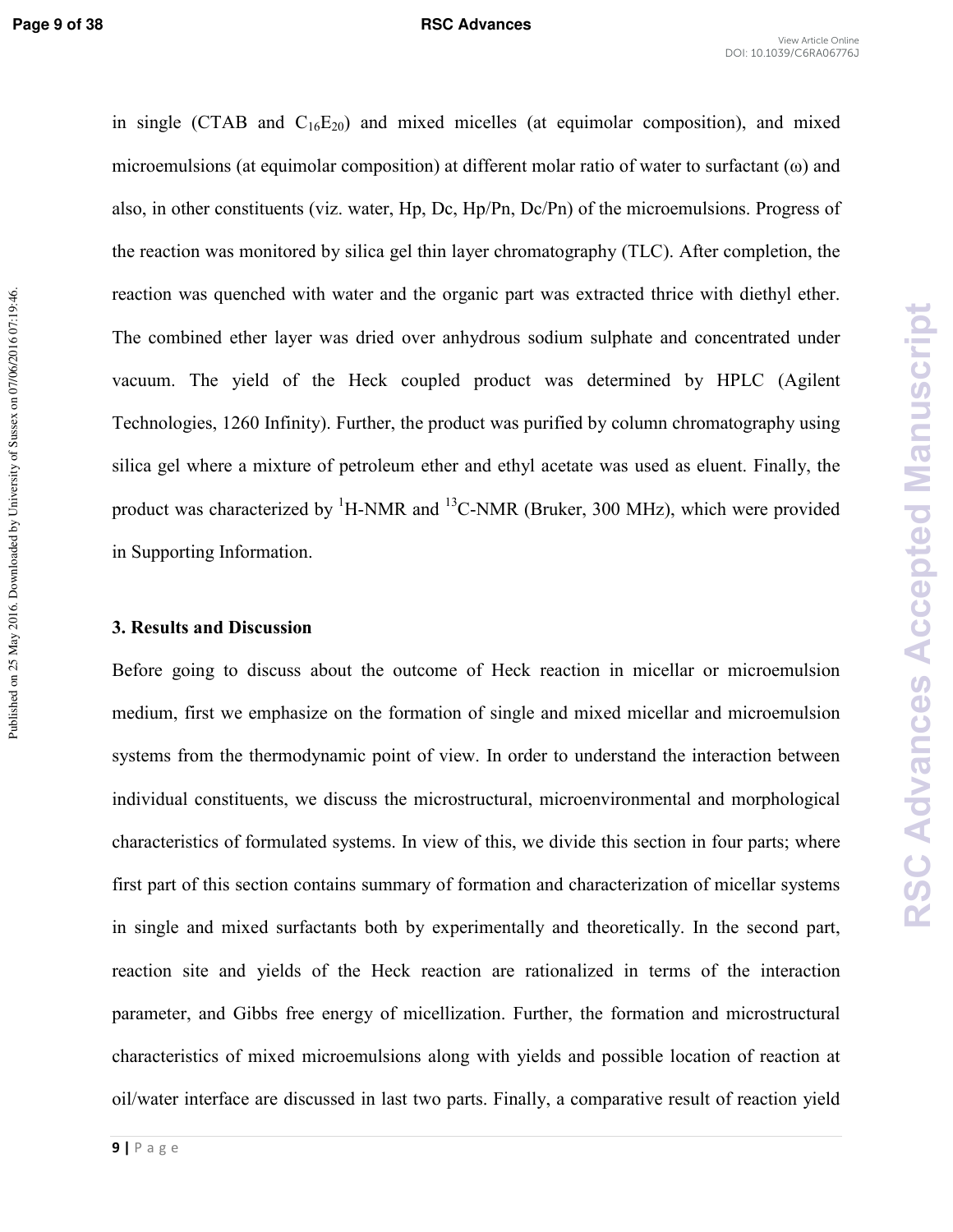has been provided between mixed micellar and microemulsion systems along with individual constituents.

# **3.1. Formation and Characterization of Single and Mixed Micelles**

The amphiphilic behaviour in terms of critical micellar concentration (CMC) of pure CTAB,  $C_{16}E_{20}$  and their mixture at equimolar composition (1:1) in water is determined from the sharp inflection point in the surface tension  $(y)$  against log [surfactant] and specific conductivity against [surfactant] plots at 303 K as shown in Figs. 1A and B.



**Fig. 1.** Tensiometric **(A)** and conductometric **(B)** determination of CMC of mixed aqueous  $CTAB/C_{16}E_{20}$  systems at equimolar composition at 303 K.

Further, a representative illustration of CMC for aqueous  $C_{16}E_{20}$  system is presented in Fig. S1 (Supporting Information). The CMC values of these systems are also presented in Table S1 (Supporting Information). Lower CMC for  $CTAB/C_{16}E_{20}$  mixtures compared to pure CTAB attributes to the formation of a pseudo-double chain complex arising from the strong electrostatic interaction between the quaternary ammonium cationic segment ( $CTA^+$ ) and the POE of  $C_{16}E_{20}$ . In addition, there also exists an enhanced hydrophobic interaction between the hydrocarbon chains, which favours formation of the mixed micelle and decreases the CMC.<sup>27</sup>

Published on 25 May 2016. Downloaded by University of Sussex on 07/06/2016 07:19:46.

Published on 25 May 2016. Downloaded by University of Sussex on 07/06/2016 07:19:46.

**10 |** P a g e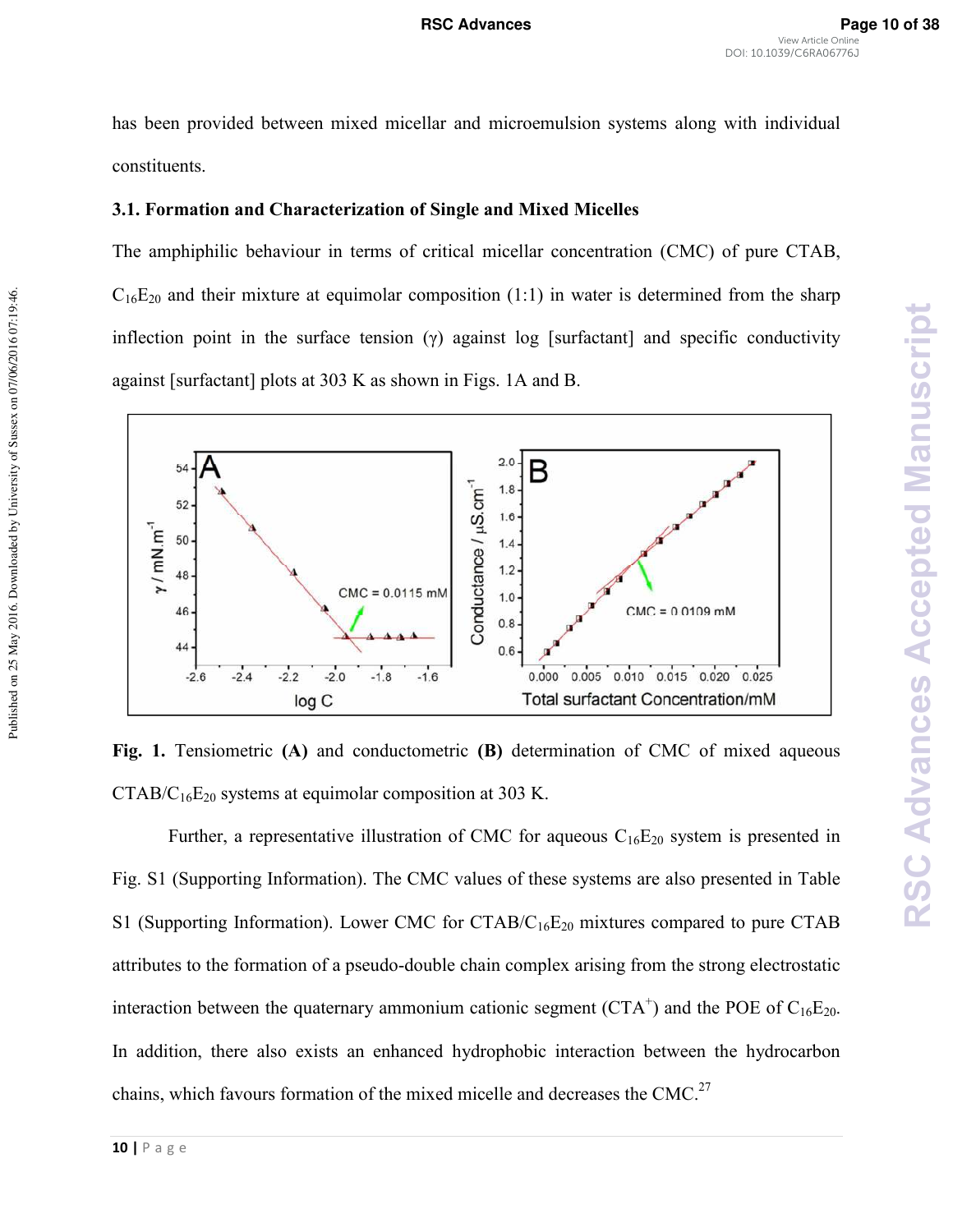Published on 25 May 2016. Downloaded by University of Sussex on 07/06/2016 07:19:46.

### View Article Online DOI: 10.1039/C6RA06776J

For ideal mixing of cationic/non-ionic surfactant systems, CMC values have been calculated using the Clint equation, $28$ 

$$
1_{/CMC_{ideal}} = \alpha_1_{/CMC_1} + \alpha_2_{/CMC_2}
$$
 (2)

Where,  $\alpha_1$  and  $\alpha_2$  are the stoichiometric mole fractions of CTAB and C<sub>16</sub>E<sub>20</sub>, respectively. For the mixed systems, lower experimental CMC values  $(CMC_{12})$  are obtained than those expected from Clint's equation (Table S1). This observation indicates non-ideal behaviour of aqueous solution and also, demonstrates favourable synergism between the constituent surfactants in mixed micelles.

The nature and strength of interactions between the CTAB and  $C_{16}E_{20}$  molecules in the mixed micelles are evaluated from the interaction parameter by employing Rubingh's approach, based on regular solution theory, $^{29}$ 

$$
\frac{\left[ (X_1^m)^2 \ln (CMC_{12} \alpha_1 / CMC_1 X_1^m) \right]}{(1 - X_1^m)^2 \ln [CMC_{12}(1 - \alpha_1) / CMC_2(1 - X_1^m)]} = 1
$$
\n(3)

Where,  $X_1^m$  is the micellar mole fraction of the CTAB incorporated in the mixed micelle. The interaction parameter,  $\beta^m$  is an indicator of the degree of interaction between two surfactants in mixed micelles and accounts for deviation from ideality, which is given by;<sup>29</sup>

$$
\beta^{m} = [\ln(CMC_{12}\alpha_1/CMC_1X_1^m)]/(1 - X_1^m)^2
$$
\n(4)

For binary system (1:1),  $\beta^m$  values are found to be negative (Table 1), which also indicates a synergistic interaction between the component surfactants. According to Rubingh model, the activity coefficient,  $f_i^m$  of individual surfactants within the mixed micelles is related to the interaction parameter through the following equations,  $29,30$ 

$$
f_1^m = exp[\beta^m (1 - X_1^m)^2]
$$
\n(5)

$$
f_2^m = exp[\beta^m(X_1^m)^2]
$$
 (6)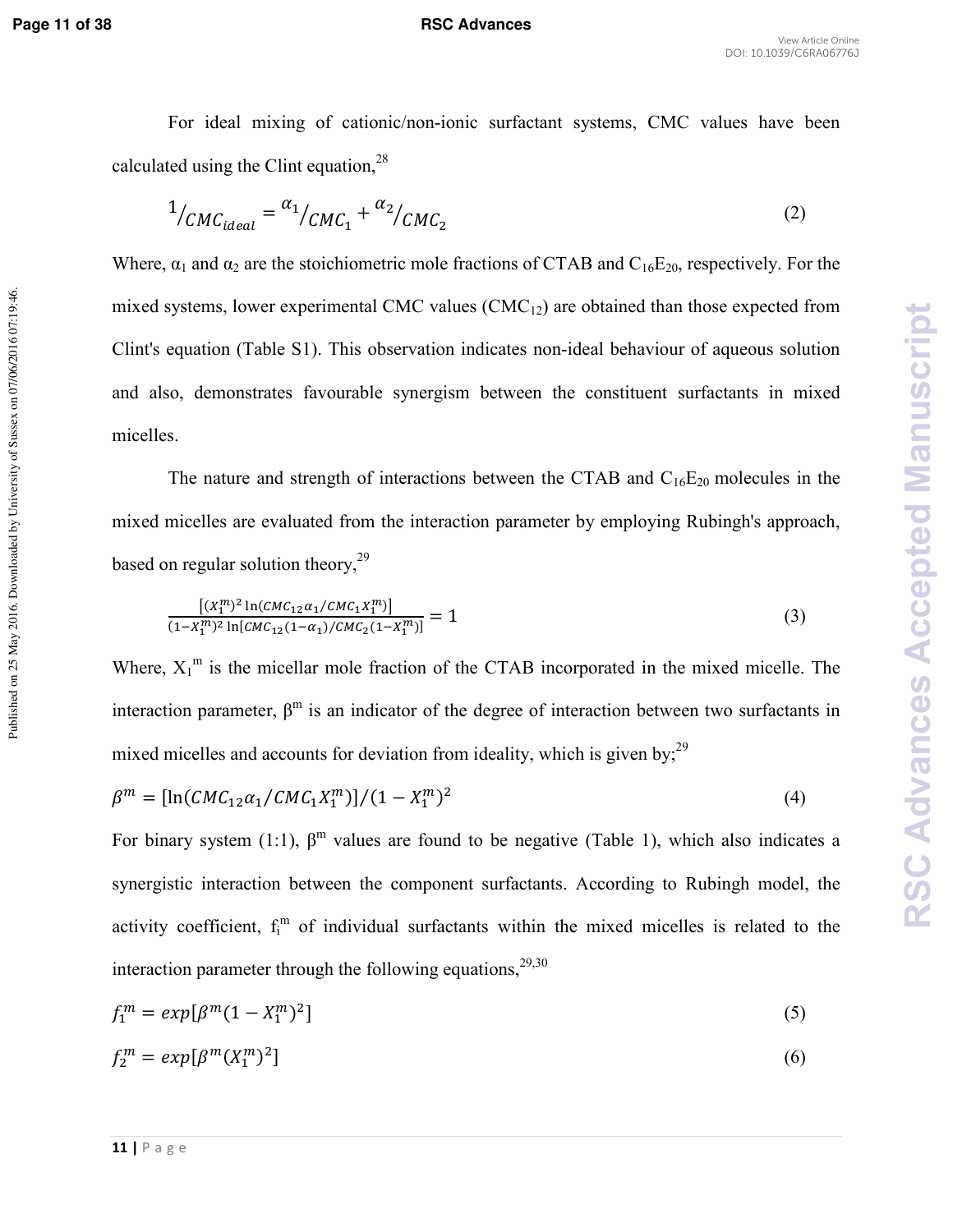**RSC Advances Accepted Manuscript**

**RSC Advances Accepted Manuscript** 

Where,  $f_i^m = 1$  indicates an ideal mixed system.<sup>30</sup> The significance of other terms is discussed earlier. It is seen from Table 1 that both the values of  $f_1^m$  and  $f_2^m$  are lower than unity, which indicates the formation of mixed micelles and reflects the non-ideality of a multicomponent mixed system. Further, the maximum surface excess concentration at the air-water interface  $(T_{max})$  and the minimum area per surfactant head group adsorbed at the interface (A<sub>min</sub>) are calculated from the surface tension data by fitting the Gibbs adsorption isotherm, $31$ 

$$
\Gamma_{max} = -\frac{1}{2.303nRT} \left( \frac{d\gamma}{dlogC} \right) \tag{7}
$$

$$
A_{min} = \left.10^{18}\right/_{\Gamma_{max} N_a} \tag{8}
$$

Herein,  $d\gamma/d\log C$  is the slope of the plot of  $\gamma$  versus log C (where C represents the concentration of the surfactant). Here, for mixed micelles of cationic/non-ionic surfactants, the value of n (the number of species produced by an amphiphile and whose concentration at the interface varies with the surfactant concentration in the solution) is 3. The values of  $\Gamma_{\text{max}}$  and  $A_{\text{min}}$  are presented in Table 1 and followed the order;  $C_{16}E_{20} > CTAB > CTAB/C_{16}E_{20}$  and  $C_{16}E_{20} < CTAB <$ CTAB/C<sub>16</sub>E<sub>20,</sub> respectively. At equimolar composition of mixed CTAB/C<sub>16</sub>E<sub>20</sub>, minimum  $\Gamma_{max}$ (and thus maximum  $A_{min}$ ) values are obtained due to the intercalation of POE of  $C_{16}E_{20}$  within the positively charged CTAB surfactant molecules which also reduces the repulsion among them.<sup>32</sup> The steric hindrance due to long POE chains of  $C_{16}E_{20}$  also causes higher A<sub>min</sub> values for  $CTAB/C_{16}E_{20}$  combinations.<sup>32</sup>

Another parameter that directly proves the effectiveness of surface tension reduction is the surface pressure at the CMC i.e.,  $\Pi_{CMC}$ . It indicates the maximum reduction of surface tension caused by the dissolution of the amphiphilic molecules and is usually defined as;

$$
\Pi_{CMC} = \gamma_{sol} - \gamma_{CMC} \tag{9}
$$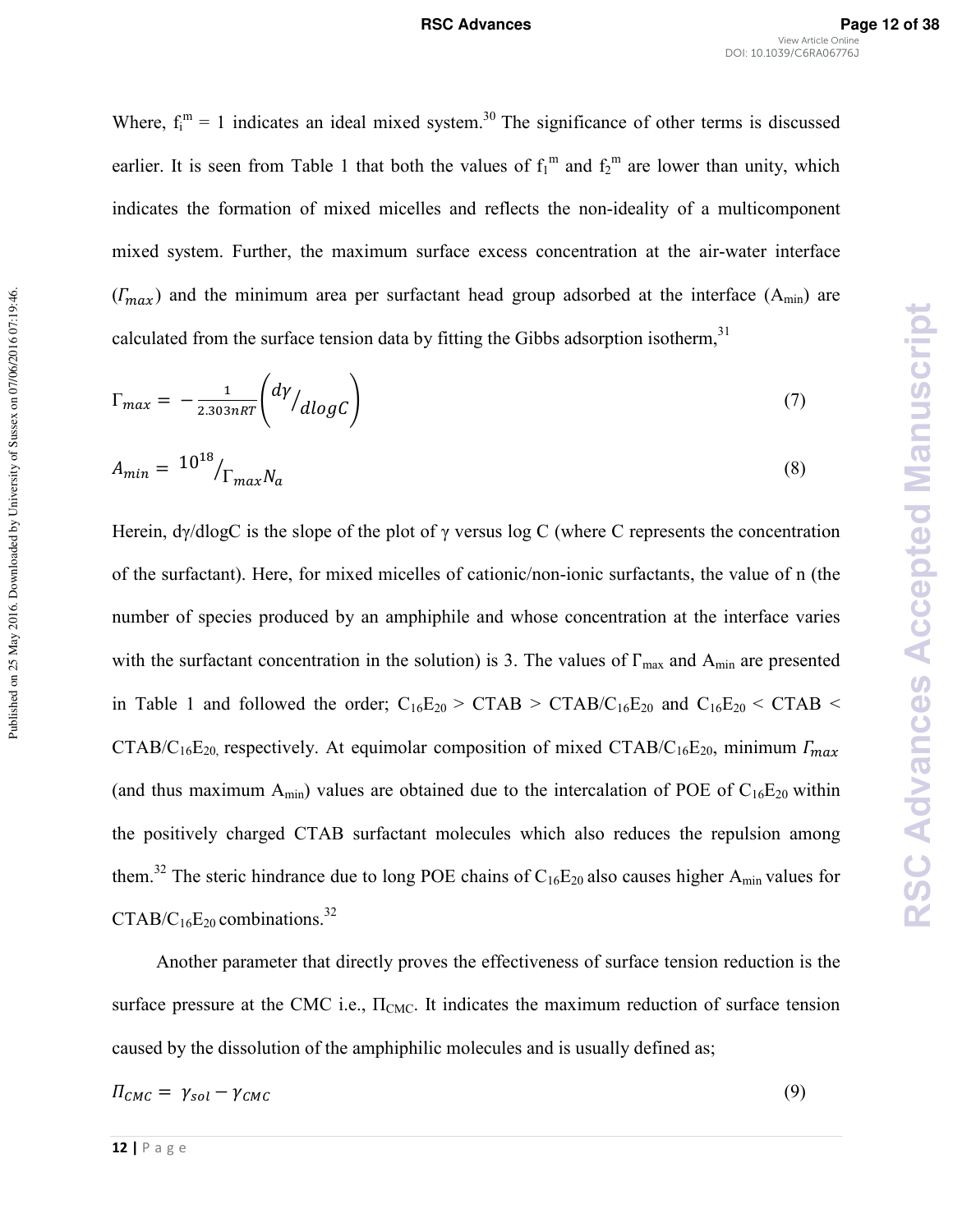Published on 25 May 2016. Downloaded by University of Sussex on 07/06/2016 07:19:46.

### **Page 13 of 38 RSC Advances**

Where,  $\gamma_{sol}$  and  $\gamma_{cmc}$  represent surface tensions of pure water, and surfactant solution at CMC, respectively. As per Table 1, the aqueous CTAB-C<sub>16</sub>E<sub>20</sub> mixtures display higher values of  $\Pi_{CMC}$ than their individual counterparts in accordance with their higher surface activity as mentioned earlier, although their efficiency to bring about a reduction in the surface tension of water varies only slightly with the mixture composition.<sup>33</sup>

The standard free energy of micelle formation per mole monomer unit  $(\Delta G<sup>0</sup><sub>m</sub>)$  for these systems is evaluated from the relation; $34$ 

$$
\Delta G_m^0 = (1+g)RT \ln X_{cmc} \tag{10}
$$

Where,  $X_{\text{cme}}$  and g are the CMC expressed in mole fraction unit and the fraction of counter ions bound to the micelle, respectively. The fraction of counter-ion binding is related to;<sup>34</sup>

$$
g = \left(1 - \frac{S_{mic}}{S_{mn}}\right) \tag{11}
$$

The lower values of g in mixed  $CTAB/C_{16}E_{20}$  (i.e., 0.171) compared to pure CTAB micelle (i.e., 0.47) signify lowering of effective surface charge density in the mixed micelles.<sup>35</sup> The standard free energy of interfacial adsorption  $(\Delta G^0_{ads})$  at the air/water interface of micelle is also evaluated from the relation; $36$ 

$$
\Delta G_{ad}^0 = \Delta G_m^0 - \left(\frac{\Pi_{cmc}}{\Gamma_{max}}\right) \tag{12}
$$

The values of  $\Delta G_{m}^{0}$  and  $\Delta G_{ads}^{0}$  are represented in Table 1. Both  $\Delta G_{m}^{0}$  and  $\Delta G_{ads}^{0}$  values are found to be more negative in binary mixture compared to pure micelle, which indicate that the micellization as well as adsorption processes are more favourable compared to the individual surfactant. Further, more negative  $\Delta G^0_{ads}$  values compared to  $\Delta G^0_{ms}$  values suggests that the adsorption process is more spontaneous than micelle formation. Micelle formation in the bulk is a secondary process and less spontaneous than interfacial adsorption. $35,37$  In order to get more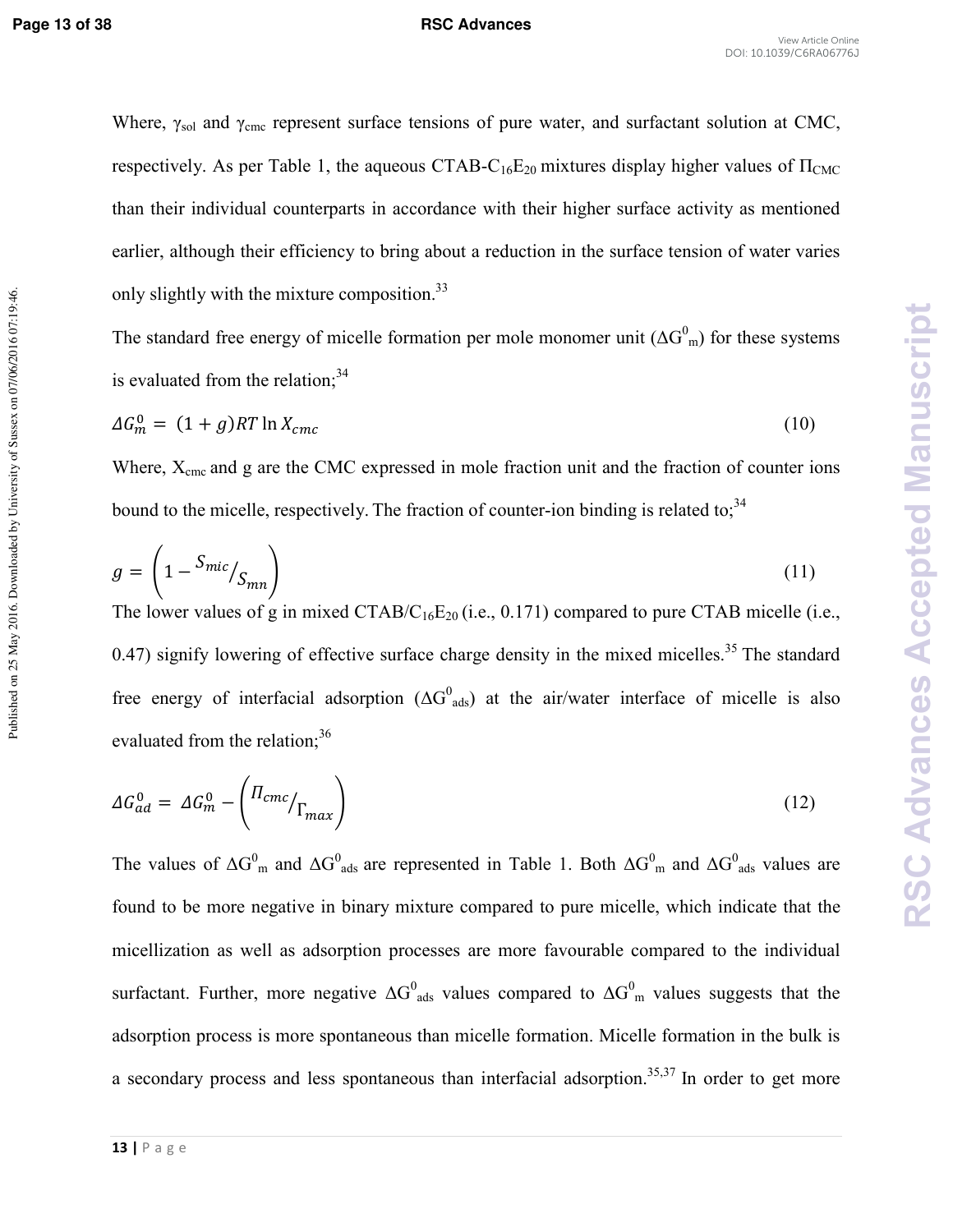insight on the surface charge and structural characteristics of pure and mixed micelles, we perform zeta potential, DLS, and FESEM measurements, which are dealt in subsequent paragraphs.

It is already established that zeta potential (ζ) is a very good indicator for the interaction and stability of colloidal systems.<sup>38</sup> In view of this, the effect of concentration of the amphiphile(s) on the surface charge of aqueous CTAB,  $C_{16}E_{20}$  and CTAB/ $C_{16}E_{20}$  systems is investigated by measuring the  $\zeta$  parameter, which is presented in Fig. 2(A). The positive  $\zeta$  value for cationic CTAB increases with increasing concentration of CTAB. However, non-ionic  $C_{16}E_{20}$  shows a negative potential, possibly due to the large number of oxygen atoms in POE groups.<sup>39</sup> Interestingly, the  $\zeta$  values for CTAB/C<sub>16</sub>E<sub>20</sub> mixtures are found to be higher than that of single CTAB, which also proves the synergistic interaction between them.<sup>40</sup>



**Fig. 2. (A)** Measurement of zeta potential of single and binary (equimolar) surfactants in aqueous medium at 303K. **(B)** Hydrodynamic diameter (Dh) of micellar systems at 303 K. FESEM

Published on 25 May 2016. Downloaded by University of Sussex on 07/06/2016 07:19:46.

Published on 25 May 2016. Downloaded by University of Sussex on 07/06/2016 07:19:46.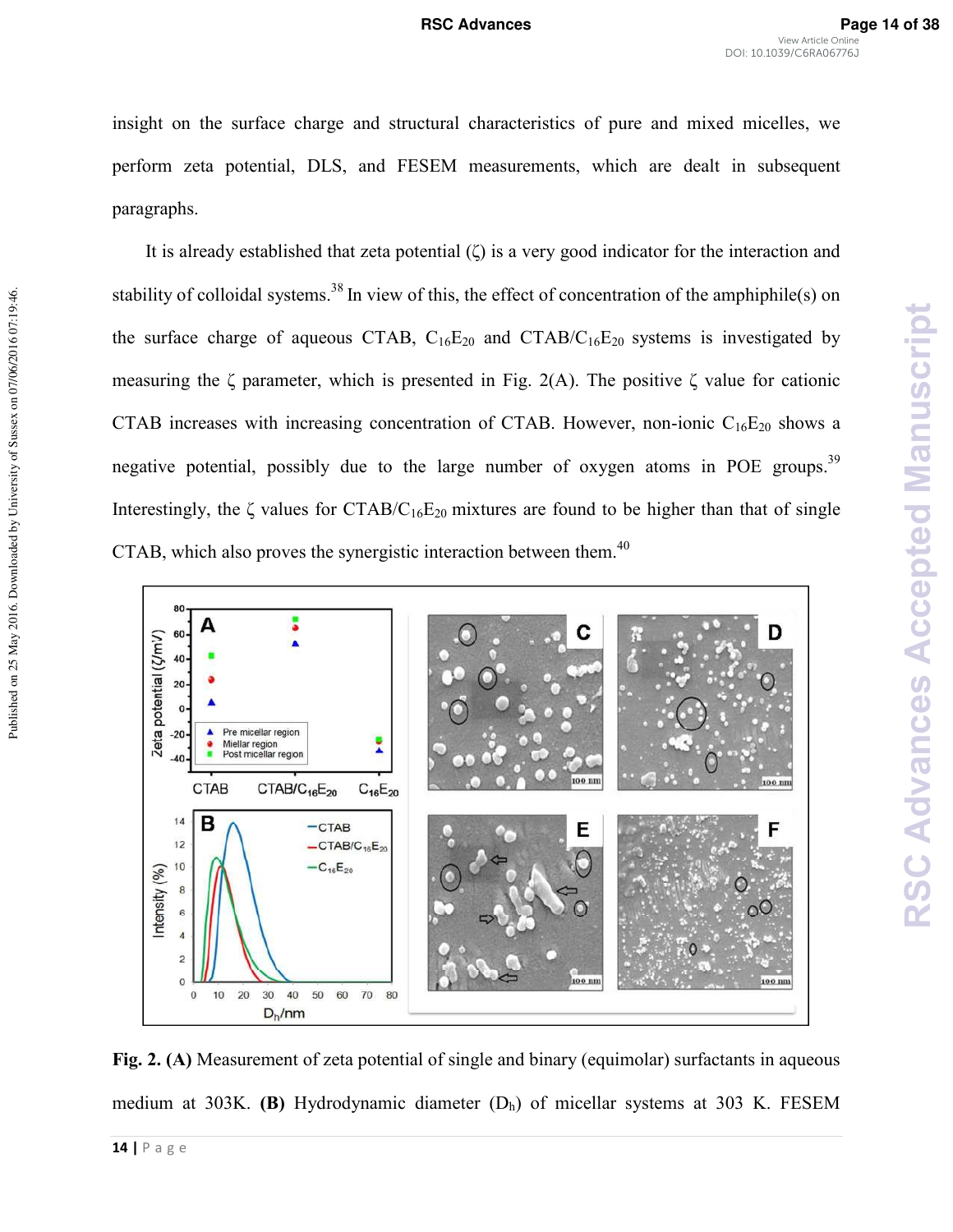Published on 25 May 2016. Downloaded by University of Sussex on 07/06/2016 07:19:46.

### **Page 15 of 38 RSC Advances**

images of **(C)** CTAB/water and **(D)** CTAB/C16E20/water at micellar region, **(E)**  $CTAB/C_{16}E_{20}/\text{water}$  at post-micellar region, and **(F)**  $C_{16}E_{20}/\text{water}$  at micellar region.

The DLS technique is employed to determine the size of the aggregates of CTAB,  $C_{16}E_{20}$ , and  $CTAB/C_{16}E_{20}$  binary system at their corresponding CMCs at 303 K and is depicted in Fig. 2B. DLS data shows a monomodal size distribution with hydrodynamic diameter  $(D_h)$  ranging from ~10-15 nm for all systems. The micellar size is observed to follow the trend;  $C_{16}E_{20}$  < CTAB/C<sub>16</sub>E<sub>20</sub> < CTAB. The smaller size of C<sub>16</sub>E<sub>20</sub> micelles originates from the relatively weaker interactions of  $C_{16}E_{20}$  with water in comparison to CTAB.<sup>5,41</sup> Further, the morphology of the four micellar systems is investigated by FESEM technique and illustrated in Figs. 2C-2F. Uniformly distributed spherical shaped structure is observed for all these systems at micellar region (Figs. 2C, 2D and 2F), which is indicated by circles in respective figures. Further, Fig. 2E represents some agglomerated structures (shown by hollow arrows), which consist of two or three single spherical micro-droplets for binary  $CTAB/C_{16}E_{20}$  systems at post-micellar region.

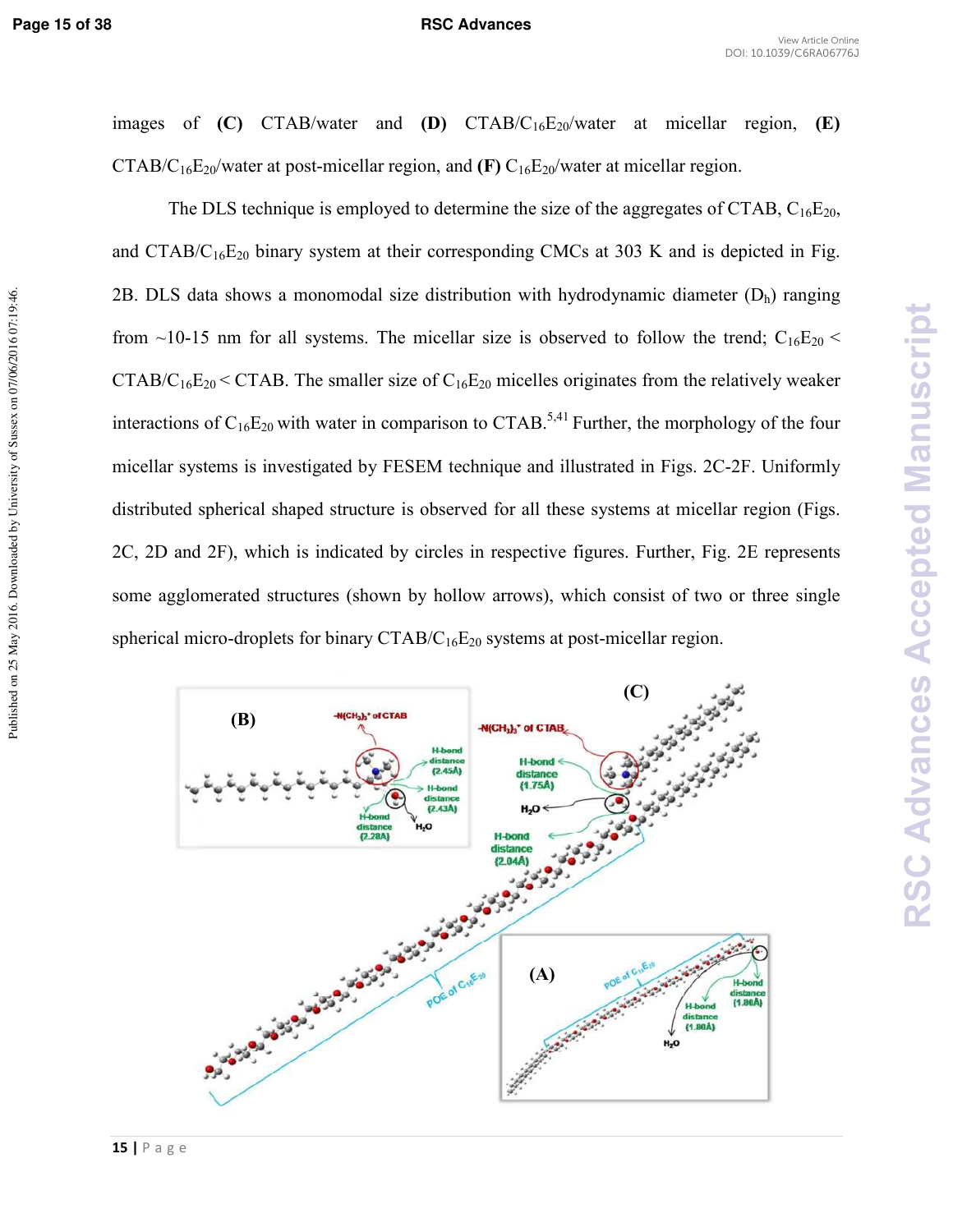**Fig. 3.** Optimized geometries at the B3LYP/6-31G level: **(A)**  $C_{16}E_{20}/H_{2}O$  complex, **(B)** CTAB/H<sub>2</sub>O complex, and **(C)** CTAB/C<sub>16</sub>E<sub>20</sub>/H<sub>2</sub>O complex. Colour code for atoms: blue, nitrogen; red, oxygen; dark gray, carbon; and light gray, hydrogen.

In order to understand the interaction of surfactant molecules with solvent qualitatively, we perform quantum chemical DFT calculation. We execute model calculations by using B3LYP functional with the basis set, 6-31G for understanding of the interactions of CTAB,  $C_{16}E_{20}$  with H2O at single and binary (1:1) compositions using Gaussian 09 program. Frequency calculations are also performed to verify that all the optimized geometries correspond to a local minimum which has no imaginary frequency. At the outset, we optimize the structures of the isolated CTAB,  $C_{16}E_{20}$  and H<sub>2</sub>O, binary complex (1:1) of CTAB and  $C_{16}E_{20}$  with H<sub>2</sub>O, and ternary complex (1:1:1) of CTAB,  $C_{16}E_{20}$  and H<sub>2</sub>O. The most stable optimized structures of binary (1:1) and ternary (1:1:1) complexes are presented in Fig. 3, and their interaction energies (calculated from the difference of stabilization energy between complexes and monomers) are also shown in respective figure. Also, the optimized structures of isolated CTAB,  $C_{16}E_{20}$  and CTAB/ $C_{16}E_{20}$  are illustrated in Supporting Information (Fig. S2). DFT calculation indicates a highly stable ternary complex,  $CTAB/C_{16}E_{20}/H_2O$  with the stabilization energy of -102.09 kJ/mol. The stability of the proposed complexes follows the order;  $CTAB/C_{16}E_{20}/H_2O > C_{16}E_{20}/H_2O$  (-59.09 kJ/mol) > CTAB/H<sub>2</sub>O (-41.93 kJ/mol). This result suggests that the stabilization of the CTAB/C<sub>16</sub>E<sub>20</sub>/H<sub>2</sub>O complex corroborates well the synergism in  $\beta$  parameter,  $\Delta G_{m}^{0}$  and  $\Delta G_{ads}^{0}$  values (Table 1). Similar observation was also reported earlier. $42,43$ 

# **3.2. CC cross coupling Heck Reaction in Single and Mixed Micellar Media**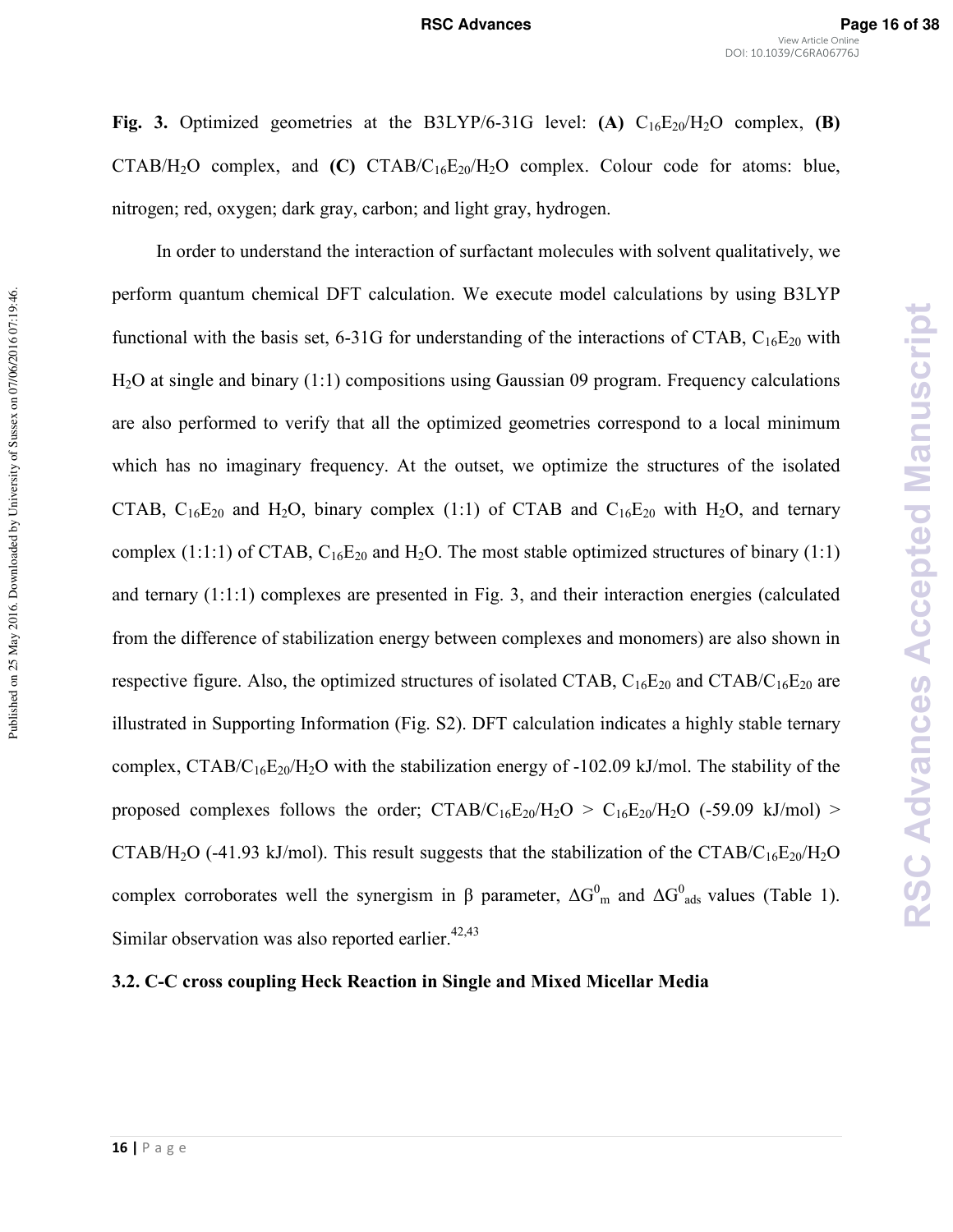Published on 25 May 2016. Downloaded by University of Sussex on 07/06/2016 07:19:46.



**Fig. 4. (A)** Pictorial representation of Heck Reaction in self-organized media; and **(B)** Yield of Heck reaction in single (CTAB and  $C_{16}E_{20}$ ) and mixed micelles (CTAB/C<sub>16</sub>E<sub>20</sub>, 1:1) at 303K.

Micellar media actually demonstrate that compartmentalization of these systems lead to the formation of the nanoreactor environment in the periphery of the micelle/water pseudo-phase and provide a better sustainability for synthetic organic chemistry.<sup>44</sup> In this report, repeated trials with a model substrate in characterized single and mixed micelles are explored to articulate the effect of restricted or confined reactor systems in the shed of their physicochemical and thermodynamic properties to rationalize the yield of the Heck reaction product at ambient temperature (303 K) (vide. Fig. 4A). More precisely, it is expected to underline the variation in degree of performance of the Heck reaction from the viewpoints of distinctive features of micellar structure. The results are presented in Fig. 4 and Table S2 (Supporting Information). Various combinations (for example, water, single and mixed micelles of CTAB and  $C_{16}E_{20}$ ) of the nanoreactor systems (entries 1-4) are explored in order to standardize the best reaction environment from the yield of the desired product of Heck reaction (Table S2). It is clearly evident that yield is very poor in water (7 %) compares to microheterogeneous systems such as, single CTAB (57 %), and  $C_{16}E_{20}$  (44 %) or mixed micelle (66 %). Hence, these results clearly warrant that the envisioned need of a confined environment of aggregated systems which play a significant role in performing the Heck reaction.<sup>45</sup> It can be seen from Fig. 4 and Table S2 that an equimolar composition of mixed micelle exhibits a synergism in yield of the Heck reaction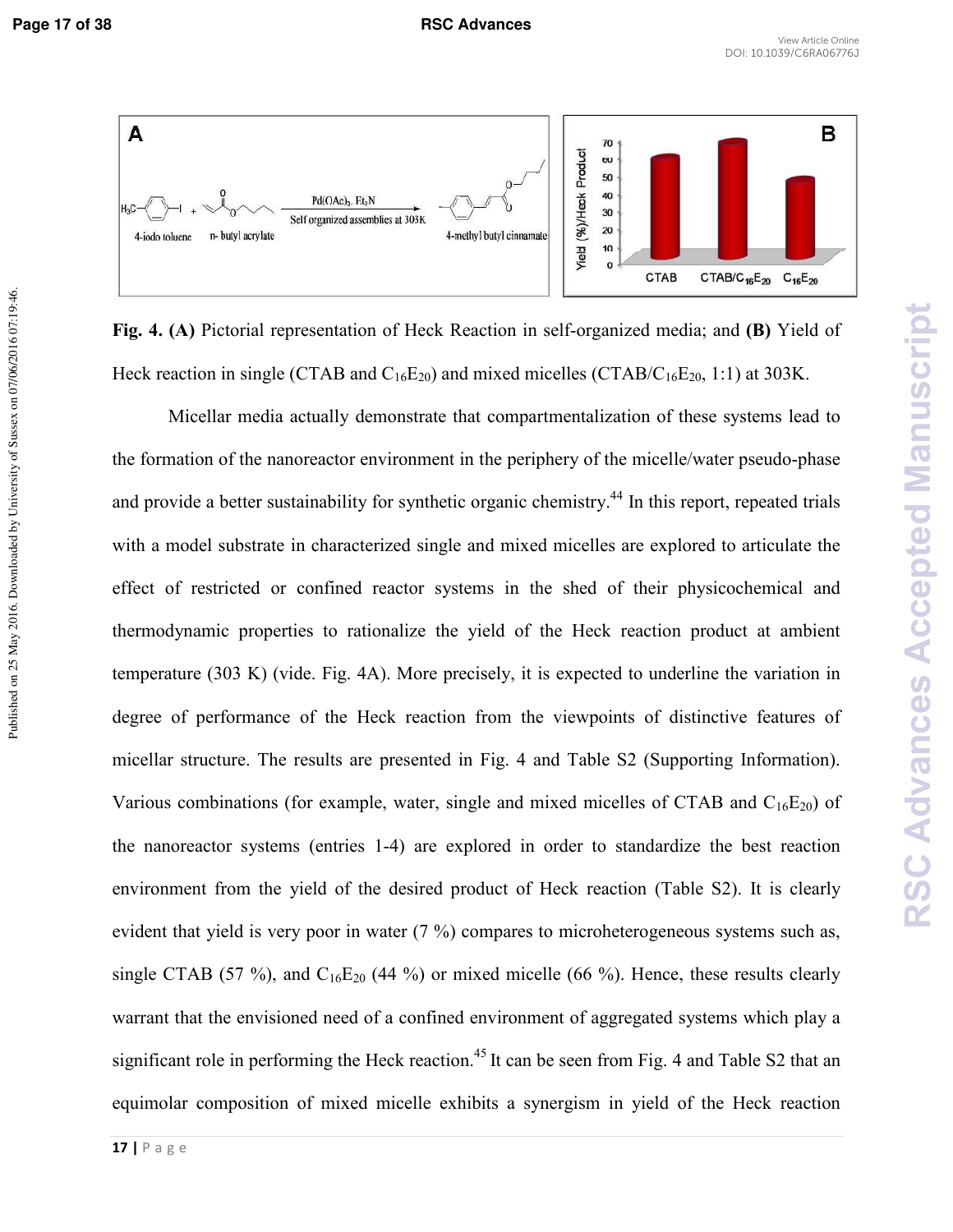product and consequently, reveals a better reactor than its constituent surfactants. More precisely, mixed micelle possesses some intrinsic properties in its formation that lead to its special characteristics toward performance of the Heck reaction. This is justified from higher negative values of interaction parameter ( $\beta^m$ ) and free energy of mixed micelle formation ( $\Delta G^0_{m}$ ) Published on 25 May 2016. Downloaded by University of Sussex on 07/06/2016 07:19:46. than individual surfactants (Table 1). This suggests formation of the mixed micelle to be most Published on 25 May 2016. Downloaded by University of Sussex on 07/06/2016 07:19:46. spontaneous as well as functionally operative. Further, it is noted that cationic CTAB-mediated micelle shows higher yield than non-ionic  $C_{16}E_{20}$  which corroborates well with spontaneity of formation of respective micelle as designated through the corresponding negative values of both  $\Delta G<sup>0</sup>$  and  $\Delta G<sup>0</sup>$ <sub>ads</sub> (Table 1).<sup>46</sup> Surfactant-mediated self-assemblies or micelles are reported to be compatible with the aryl halogens.<sup>45</sup> Other substrates (excluding  $Pd^{2+}$  catalyst, which might be present in the continuous aqueous phase) are expected to be confined in micellar core. Hence, the probable location of micelle-mediated Heck reaction is the micelle/water pseudo-phase whereas the catalysis is likely to be operative.

So far we conclude that due to synergistic interaction between CTAB and  $C_{16}E_{20}$  along with spontaneous micellization, mixed surfactant based micelle produces an efficient media for performing Heck reaction. Also, experimentally observed synergistic interaction corroborates well with the quantum chemical DFT calculation. Now, the questions arise that how the synergistic interaction between aforesaid surfactants stimulates in non-polar or non-aqueous medium and also, whether the Heck reaction occurs favorably in this mixed microemulsion system or not? To answer these questions, formation and characterization of mixed microemulsion system at different physicochemical conditions and correlation of the estimated parameters with the reaction mechanism of Heck coupled products are warranted.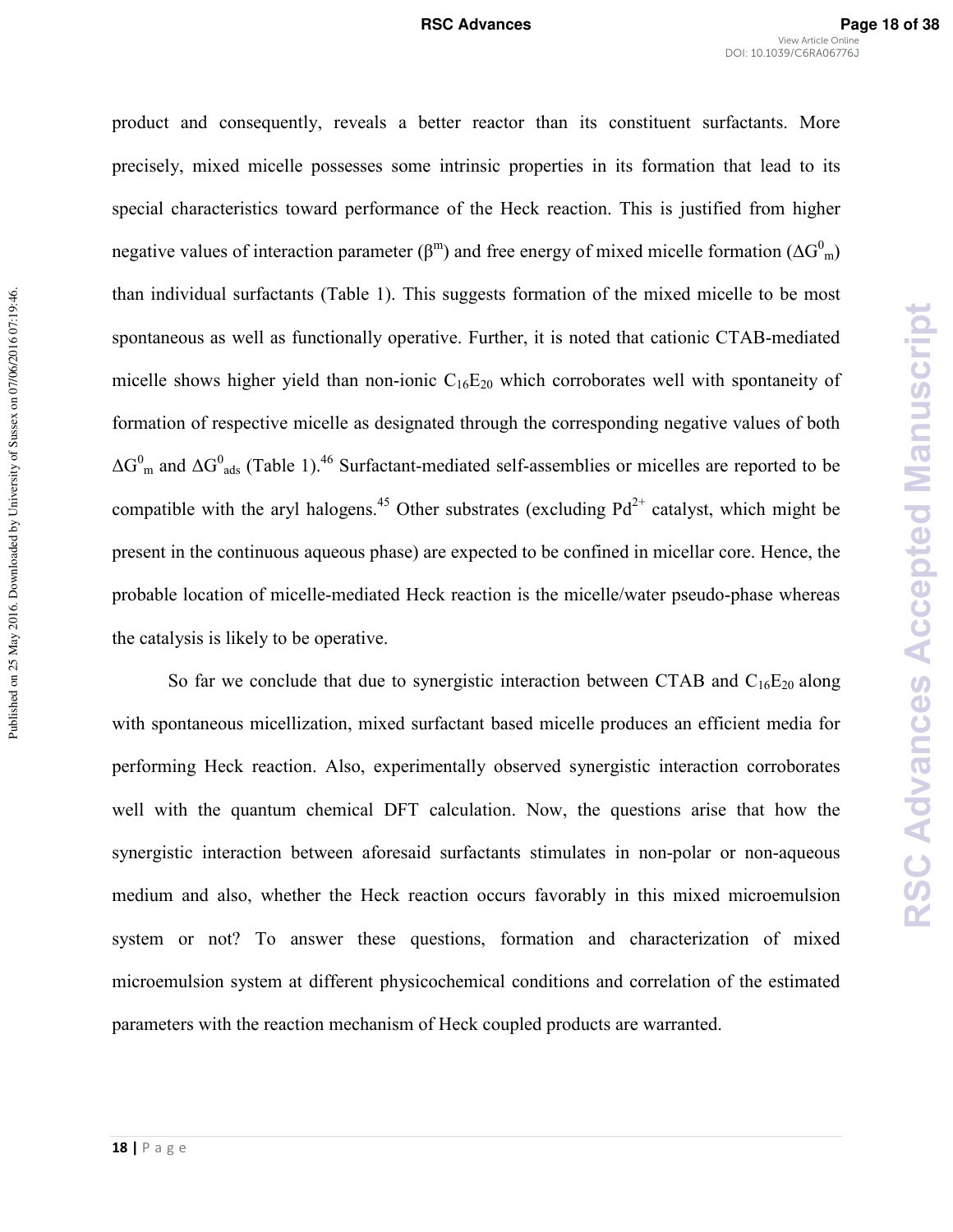Published on 25 May 2016. Downloaded by University of Sussex on 07/06/2016 07:19:46.

### **3.3. Formation and characterization of w/o mixed microemulsions**

CTAB requires the presence of a cosurfactant, typically a medium chain alcohol, in order to form a stable microemulsion.<sup>47</sup> In this study, Pn and Hp (or Dc) are used as cosurfactant and oil, respectively. In w/o microemulsion system, CTAB and  $C_{16}E_{20}$  at equimolar composition are considered to populate at the oil/water interface in partial association with the cosurfactant (Pn). On the other hand, Pn further distributes between the interface and the bulk oil, because of its negligible solubility in water.<sup>26</sup> Thus, at a fixed [surfactant(s)], a critical concentration of Pn is required for the stabilization of the mixed microemulsions. To estimate how much amount of (in moles) Pn is distributed in the interface and oil phase for formation of a stable microemulsion, we employ a simple titrimetric technique (known as the dilution method).<sup>48</sup> The distribution vis- $\alpha$ -vis transfer process of Pn from the continuous oil phase to the interfacial region is discussed in detail in Supporting Information, with the help of Fig. S3. This method is used for the estimation of various parameters concerning to the formation of  $CTAB/C_{16}E_{20}$  mixed microemulsion systems (with  $X_{CTAB}$  or $X_{C16E20} = 0.5$ ) in Hp and Dc at 303 K and at different molar ratio of water to surfactant ( $\omega$  = 10, 20, 30, 40 and 50). The estimated parameters, such as number of moles of Pn at the interface  $(n_a^i)$ , in the oil phase  $(n_a^o)$ , compositional variations of surfactants and Pn  $(n_a^i/n_s)$  at the interface, the distribution constant of Pn between the continuous oil phase and the interface of the droplet  $(K_d)$ , and standard Gibbs free energy change of transfer of Pn from oil to the interface ( $\Delta G^0$ <sub>t</sub>) are presented in Table S3, Supporting Information. It is evident from Fig. 5A that  $n_a^i$  or  $n_a^i/n_s$  values decrease with increase in  $\omega$  for all these systems. Similar trend was reported earlier by Paul et al.<sup>49</sup> for water/Brij-35/Pn/Dc or Dd and Kundu et al.<sup>50</sup> for SDS/Brij-58 or Brij-78/Pn/Hp or Dc microemulsions. At a very low  $\omega$ , the concentration of Pn at the interface is virtually constant, because long POE chain of  $C_{16}E_{20}$  probably resides at the interface with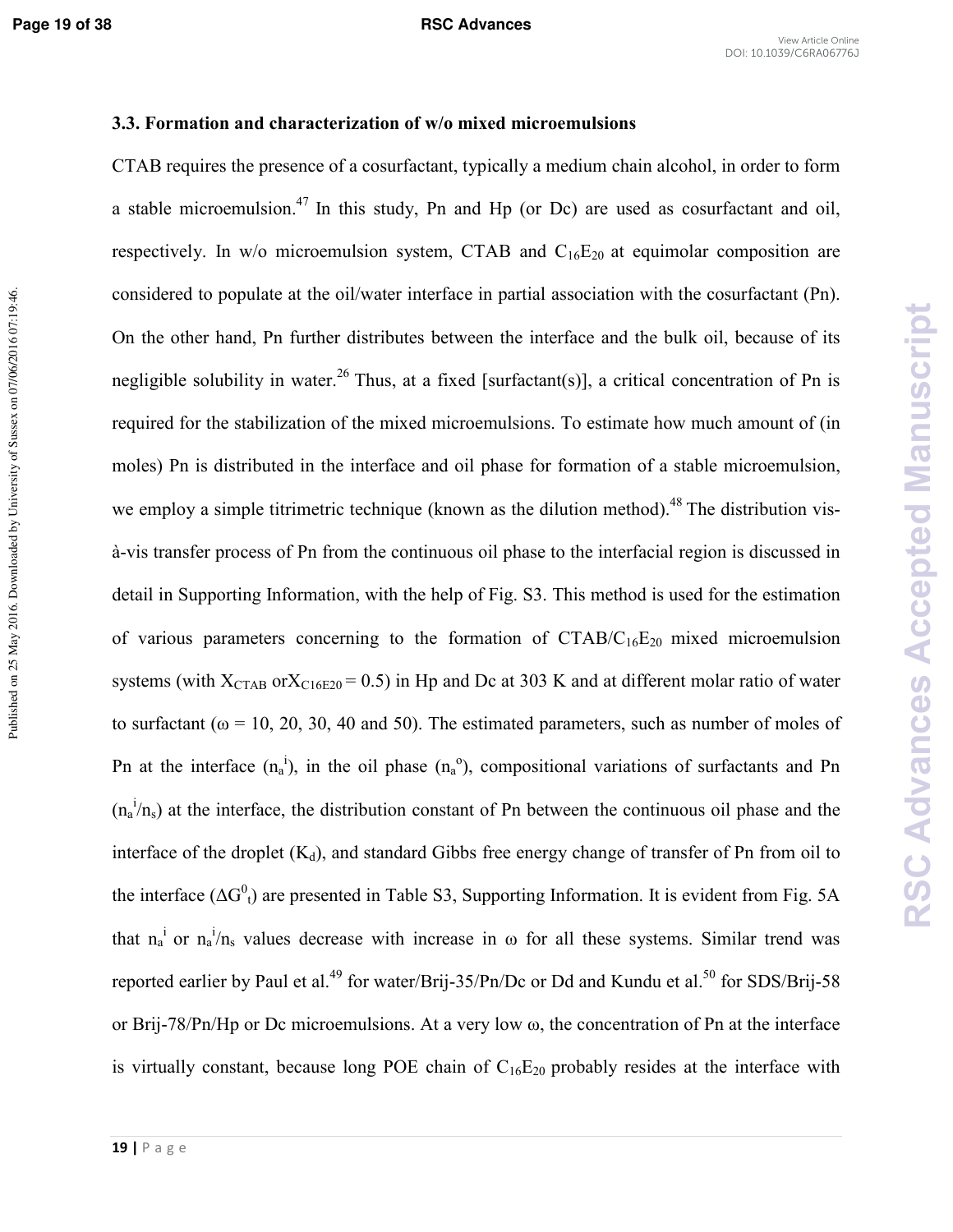### **RSC Advances Page 20 of 38**

Published on 25 May 2016. Downloaded by University of Sussex on 07/06/2016 07:19:46. Published on 25 May 2016. Downloaded by University of Sussex on 07/06/2016 07:19:46.

twisted form due to a strong ion-dipole interaction between compact quaternary ammonium group in CTAB and EO groups in  $C_{16}E_{20}$ . With increase in the droplet size by the addition of more water, helically twisted POE-chains unfold and consequently, occupy larger surface area of the droplet.<sup>51</sup> Therefore, unoccupied surface area at the interface reduces to a greater extent and hence,  $n_a^i$  is gradually decreases with increase in  $\omega$ . However, spontaneity of the transfer process further decrease with increase in ω which indicates the trend of Pn transferring from oil to the interface is weakened.<sup>50</sup> Hp stabilized systems also show higher spontaneity of Pn transfer process than Dc, which is also justified from the higher Pn population at the interface  $(n_a^i)$  in former system. Similar observations were reported by Kundu et al.,  $50$  Zheng et al.,  $52$  and Digout et al.<sup>53</sup> for w/o microemulsion systems stabilized by single as well as mixed surfactants. After successful formation of stable mixed microemulsion in conjunction with Pn in Hp or Dc at different ω, it is necessary to understand the microstructural and microenvironmental properties of these systems to reveal the nature of droplet#droplet interaction within confined environments.

In view of these, size and size distributions of w/o microemulsion droplets are measured by DLS technique. Fig. 5B depicts variation of the droplet size for mixed microemulsions in both oils as a function of water content ( $\omega$  = 10-50) at a fixed composition (X<sub>C16E20</sub> <sub>or CTAB</sub> = 0.5), surfactant-cosurfactant mass ratio  $(= 1:2)$  and at 303 K. The droplet size increases with increase in ω for both oils, keeping other parameters constant, which clearly indicates the swelling behaviour of w/o microemulsions with the addition of water.<sup>54</sup> The linear variation of droplet size at lower range of ω indicates that the droplets do not interact each other and are probably spherical. The deviation from linearity at higher  $\omega$  value is due to several factors. Of these, the most relevant ones being enhanced droplet-droplet interaction and shape of the microemulsions. Further, Hp-based systems produce smaller droplet compared to Dc-based systems. It is probable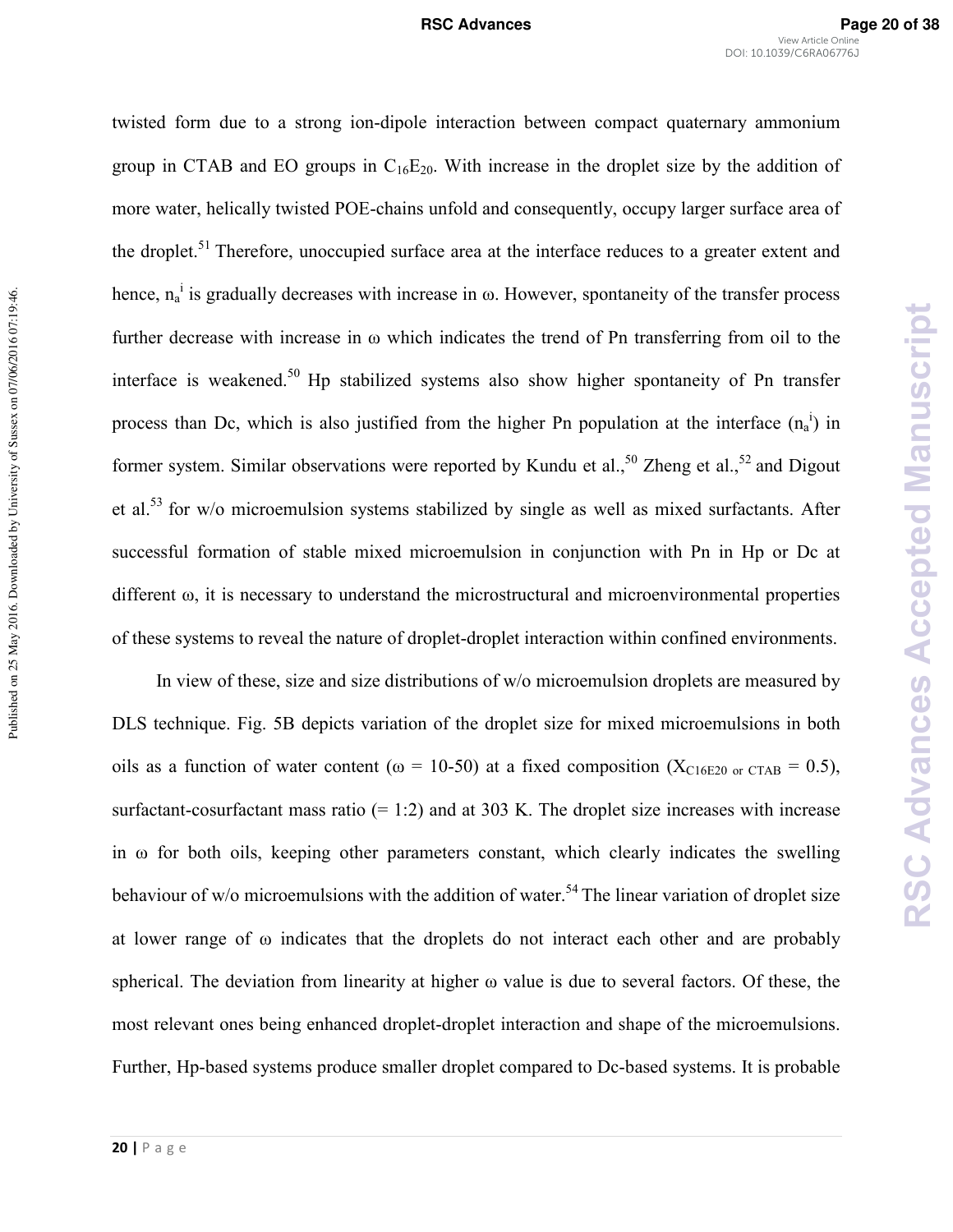Published on 25 May 2016. Downloaded by University of Sussex on 07/06/2016 07:19:46.

### **Page 21 of 38 RSC Advances**

due to the shorter chain of Hp compared to Dc, which easily penetrates to the interface to make it rigid. It can be concluded that with increase in ω, interdroplet interaction increases which is higher for Dc-based system compared to Hp. Both conductance and viscosity measurements in these systems also support the observation from DLS study (Figs. S4A and B and inset). The morphology of mixed microemulsions in both oils (Hp and Dc) is also investigated at a fixed  $X_{C16E20} = 0.5$ ,  $\omega = 10$  and 303 K by employing FESEM and illustrated in Figs. 5C-D. The micrographs for Hp based microemulsion (Fig. 5C) reveal smaller particles arranged in rice grain#like patterns, which produce dispersed spheres of nearly homogeneous type morphology. On the other hand, Dc based microemulsion (Fig. 5D) produces disintegrated isolated bodies of large globular and near globular particles forming spherical entities. All types of spherical morphology (*viz*. small as well as large) are marked by circles in both figures. For Dc based microemulsion, severe aggregation is occurred and single droplet cannot be discerned distinctly.

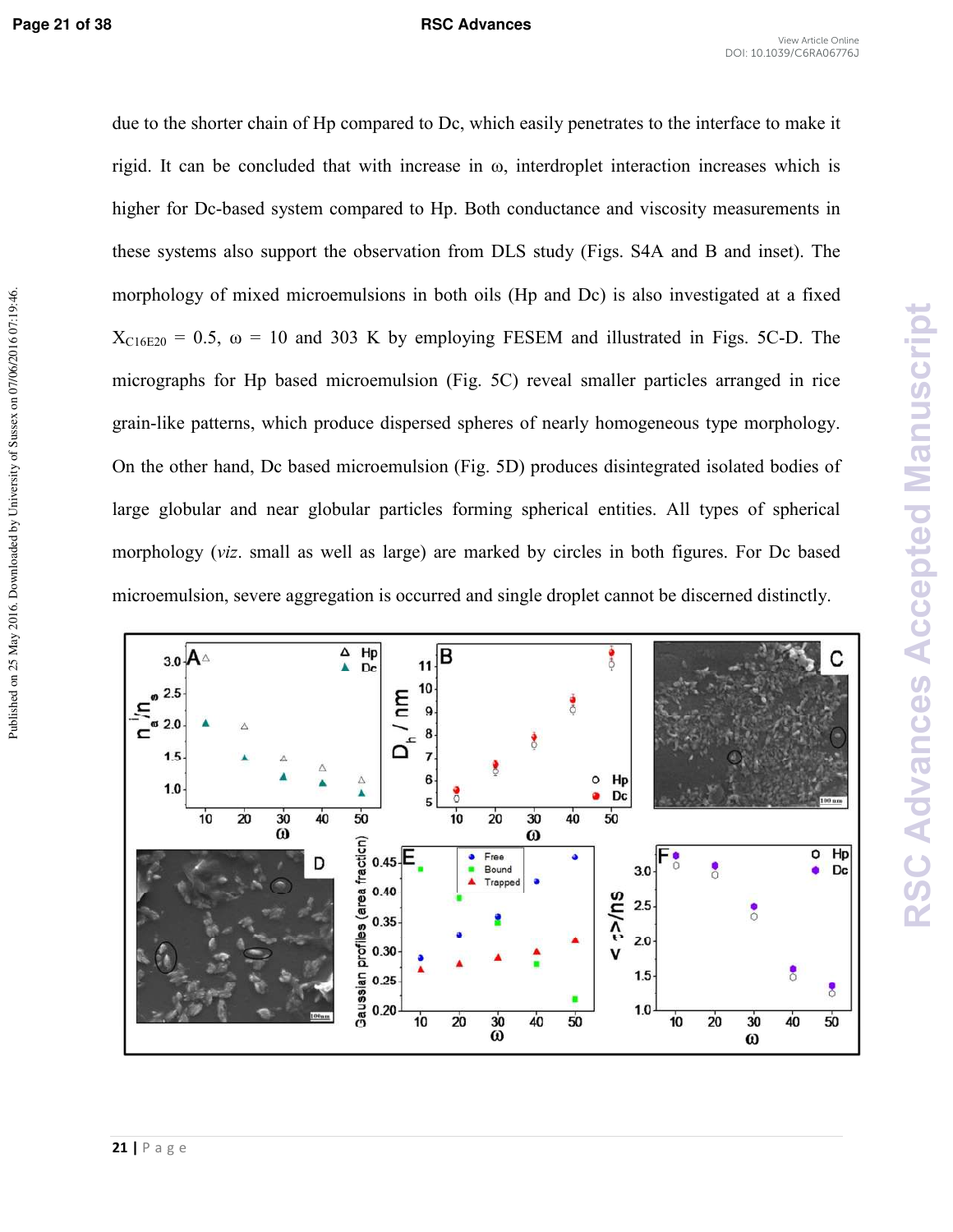Fig. 5. (A) Plot of  $n_a^i/n_s$  vs. water content (ω) for mixed CTAB/C<sub>16</sub>E<sub>20</sub> microemulsions at equimolar composition comprising 0.5 mmol of mixed surfactant and 14.0 mmol of Hp or Dc stabilized by Pn. **(B)** Hydrodynamic diameter  $(D<sub>h</sub>)$  as a function of  $\omega$  for above mentioned systems. FESEM images of similar systems at a fixed  $X_{C16E20} = 0.5$ ,  $\omega = 10$  and 303 K, where **(C)** Hp and **(D)** Dc oils. **(E)** The variation of Gaussian profiles (area fraction) of the normalized spectra of different water species; and **(F)** Fluorescence lifetime ( $\langle \tau \rangle$ ) of HCM (at  $\lambda_{ex}$ = 310 nm) as function of  $\omega$  in CTAB/C<sub>16</sub>E<sub>20</sub> (1:1)/Pn/ Hp/water microemulsions at 303 K.

To understand the dynamics and nature of encapsulated water, we measure FTIR spectra of encapsulated water in CTAB/C<sub>16</sub>E<sub>20</sub> (1:1)/Pn/Hp/water microemulsions under varied  $\omega$  (10→50). We focus our attention in the  $3000-3800$  cm<sup>-1</sup> frequency windows as this is a fingerprint region for symmetric and asymmetric vibrational stretch of O-H bonds in water.<sup>55,56</sup> It is to be noted that a small amount of Pn is used as structure forming cosurfactant in the present study. Hence, the spectra of Pn (at the same concentration) is subtracted from the spectral intensity of  $O-H$ stretching band at the corresponding  $\omega$  in order to eliminate the supplementary IR intensity due to O-H stretching vibration of Pn molecules, and the differential spectra are analysed.<sup>57,58</sup> Water usually coexists in three 'states' or 'layers' in the w/o microemulsion.<sup>58-62</sup> In view of this, the peaks observed for water O-H are fitted as a sum of Gaussian with the help of Gaussian curve fitting program, and the vibrational characteristics, particularly the peak area corresponding to each peak, is analyzed using three-state models to unravel the nature of water inside the nanopool and the change in water properties as a function of ω. According to three states model, the solubilized water in microemulsions is identified as free, bound and trapped water molecules and a representative result of deconvolution is depicted in Supporting Information, Fig. S5. The free water molecules, occupying the core of surfactant aggregates, form strong hydrogen bonds

Published on 25 May 2016. Downloaded by University of Sussex on 07/06/2016 07:19:46.

Published on 25 May 2016. Downloaded by University of Sussex on 07/06/2016 07:19:46.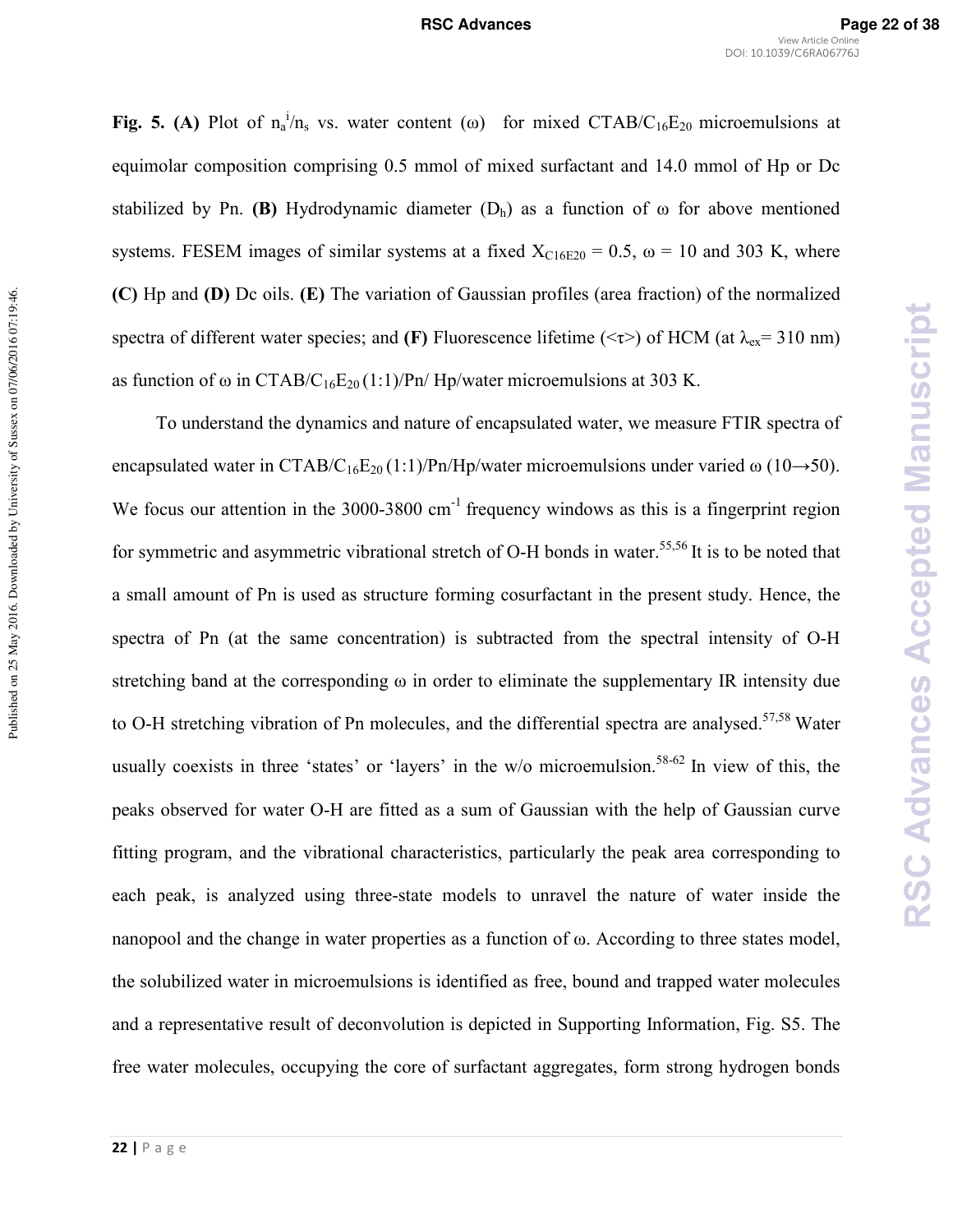### **Page 23 of 38 RSC Advances**

**RSC Advances Accepted Manuscript**

**RSC Advances Accepted Manuscript** 

among themselves, that is, possess similar properties to that of bulk water, which shifts the O-H stretching band to lower frequency at about 3250 cm<sup>-1</sup> (vide. Fig. S5).<sup>58-62</sup> The bound water i.e. the surfactant head group bound water molecules resonates in the mid frequency region and the IR peak appears at about  $3450 \text{ cm}^{-1}$  (vide. Fig. S5).<sup>58-62</sup> Apart from these two types of water species, the water molecules dispersing among long hydrocarbon chains of surfactant molecules are termed as trapped water molecules. $58-62$  As the trapped water molecules are matrix-isolated dimers or monomeric in nature, they generally absorb in the high frequency region at about 3550 cm<sup>-1</sup>. The relative abundance [Gaussian profiles (area fraction)] of different water species in these systems as a function of ω is presented in Fig. 5E. It reveals that the relative abundance of free water increases from 29% to 46% and that of bound water decreases from 44% to 22% with increasing water content ( $\omega = 10 \rightarrow 50$ ) vis-à-vis corresponding increase in droplet size (D<sub>h</sub>) from 5.24 nm to 11.10 nm in same  $\omega$  range. Actually, once water is added to a microemulsion forming system, a portion of the water goes to the interface and hydrates the head groups of surfactants till they become fully hydrated at a certain ω. Further addition of water goes primarily to the inner core, leading to a continuous increase in the fraction of unbounded free water with increase in  $\omega$ .<sup>61</sup> In addition, the population corresponding to the trapped water molecules (monomers/dimmers) shows an overall weak increasing tendency with the hike of 27 % to 32 % with increasing  $\omega$  (= 10→50). It is inferred from this investigation that a few water molecules are displaced from the structured water pool shell to the interfacial region with increasing  $\omega$ .<sup>63</sup>

Fluorescence lifetime study of HCM (fluorophore) in mixed surfactant microemulsions is also employed to obtain information about the configuration of the altered interfacial region of mixed amphiphiles interface upon hydration ( $\omega = 10 \rightarrow 50$ ). The choice of HCM is based on the fact that the probes residing at the interface and/or facing the polar core upon excitation (at  $\lambda_{ex}=$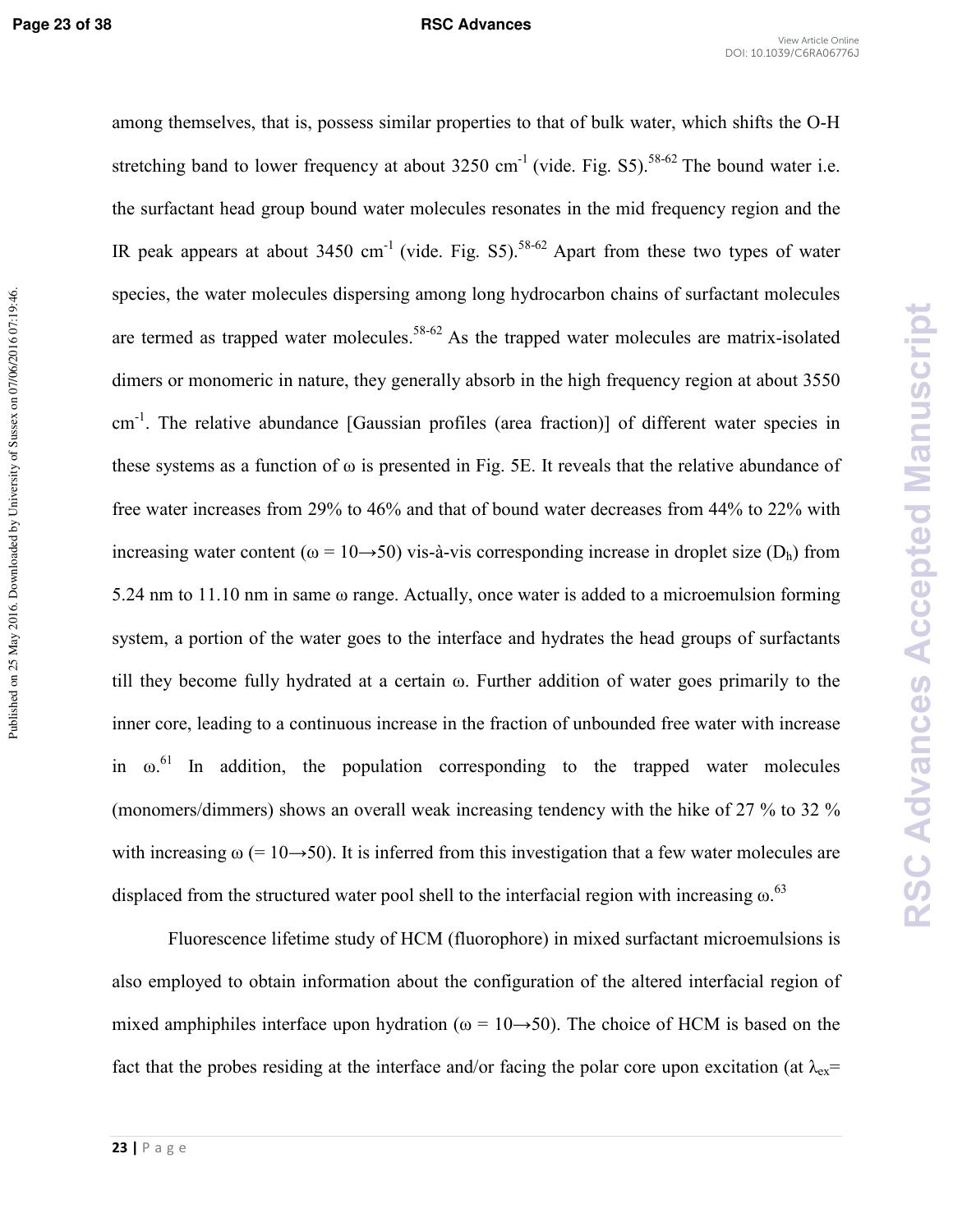**RSC Advances Accepted Manuscript**

**RSC Advances Accepted Manuscript** 

Hp

Dc

 $\omega$ 

310 nm).<sup>64,65</sup> In the present context, Fig. 5F depicts that the fluorescence lifetime  $\langle \tau \rangle$  of HCM is found to be influenced by the variation of water content in mixed microemulsions. A regular decreasing trend for  $\langle \tau \rangle$  of fluorophore (HCM) is observed for both Hp (3.13 to 1.41 ns) and Dc (3.23 to 1.51 ns) derived systems with increase in  $\omega$  (= 10 $\rightarrow$ 50). Larger droplet size of the microemulsion at  $\omega = 50$  compared to  $\omega = 10$  results in an increase in the curvature of the surfactant film. Hence a greater fraction of water interacts with the interface; leading to a relatively faster relaxation.<sup>66</sup> This result is also consistent with findings from FTIR measurements where increase in  $\omega$  leads to increase in free-water population, which is responsible for observed faster life-time for CTAB/C<sub>16</sub>E<sub>20</sub> (1:1)/Pn/Hp or Dc/water microemulsions at higher  $\omega$ .<sup>67</sup>



Hp

**3.4. CC cross coupling Heck Reaction in Mixed Microemulsion** 

**Fig. 6.** Yield of Heck product **(A)** in individual constituents as well as in w/o mixed microemulsions (MEs), CTAB/C<sub>16</sub>E<sub>20</sub> (1:1)/Pn/Hp or Dc/water at  $\omega = 10$ ; and **(B)** variation of yield as a function of  $\omega$  (= 10→50) in aforementioned MEs at 303K.

Dc

In view of the distinctive role of the mixed micelle at equimolar composition for carrying out the Heck reaction, another set of compartmentalized/microheterogeneous systems, water/oil (Hp or Dc) mixed surfactant microemulsions (MEs) stabilized by equimolar (1:1) composition of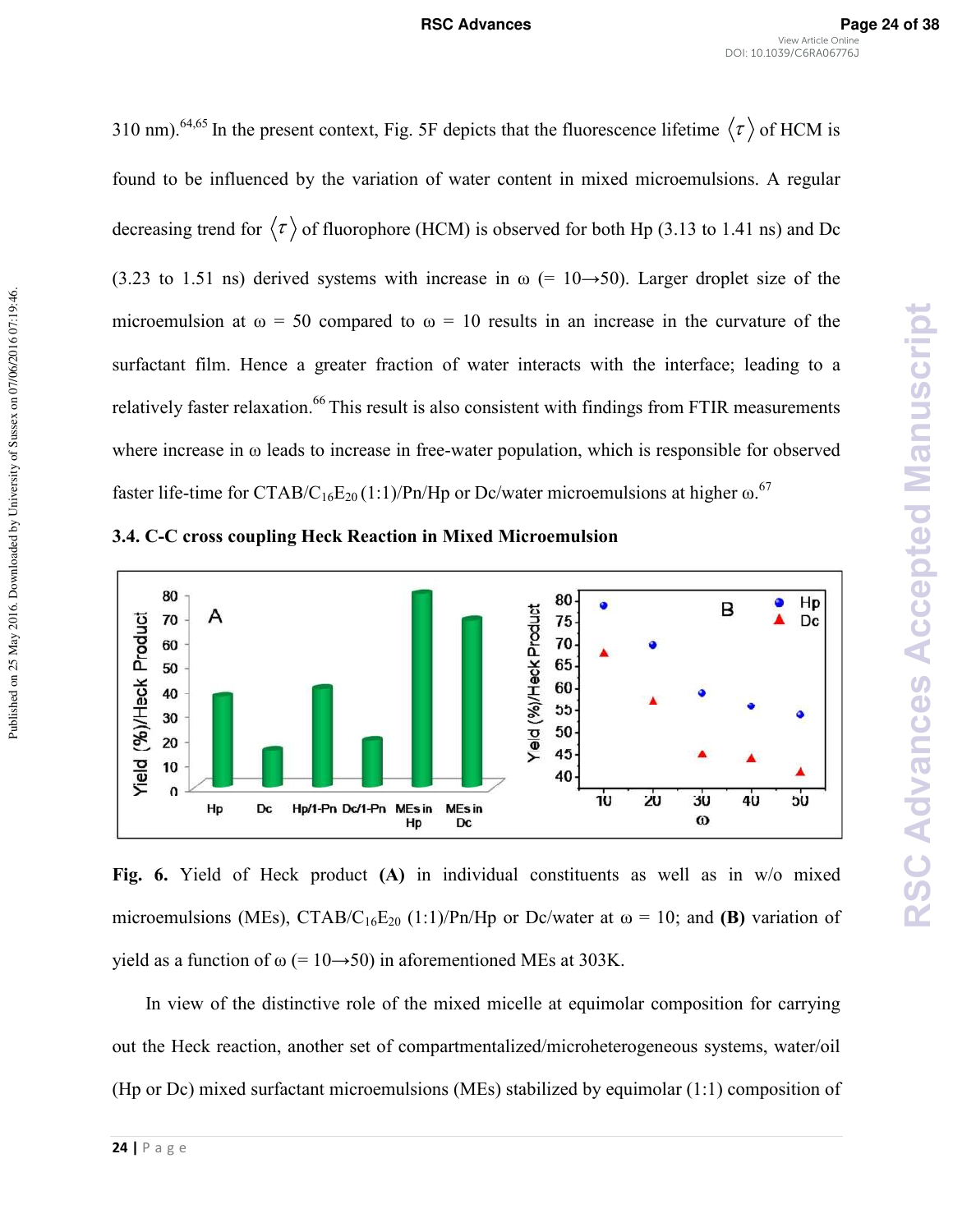### **Page 25 of 38 RSC Advances**

**RSC Advances Accepted Manuscript**

**RSC Advances Accepted Manuscript** 

CTAB/C<sub>16</sub>E<sub>20</sub> and Pn (S: CS = 1:2 wt%), are exploited as a function of  $\omega$  (= 10 $\rightarrow$ 50) (entries 9-18, Table S2 and Fig. 6). In addition, the yields of the Heck product are also measured in the constituents of these formulations as media (entries 5-8, Table S2). Both oils (Hp and Dc) and oil/Pn mixtures at 1:2 weight ratios (Hp/Pn, and Dc/Pn) show low yield compared to mixed microemulsions, while Hp derived systems show much higher yield than Dc (Fig. 6A). A profound effect on the overall yield of the Heck product is distinctly validated by changing the template from micelle  $\rightarrow$  mixed micelle (1:1)  $\rightarrow$  mixed microemulsions (1:1) in Hp and Dc (Table S2). Though, equimolar (1:1) surfactant composition (similar to that of mixed micelle) is fixed in all formulations, yields are found to be dependent on water content  $(\omega)$ , oil type and availability of Pn (as cosurfactant) at the oil/water interface for their stabilization (Fig. 6B). The highest yield of the desired Heck product is achieved at  $\omega = 10$  in Hp and Dc derived microemulsions. Thereafter, a sharp decrease in yield is observed with increasing  $\omega$  (up to 30) and subsequently, a mild or sluggish decrease achieve still attainment of  $\omega = 50$ . It is worthy to mention that yield is much higher at lower  $\omega = 10$  (ME<sub>Hp</sub>, 79 % and ME<sub>Dc</sub>, 68 %) and 20 (ME<sub>Hp</sub>, 70 % only) than that of mixed micelle (66 %), whereas yields are less than that of mixed micelle at rest of the ω's. However, overall results are rationalized as follows. It is inferred from the yields of the Heck product in microemulsions [ $\omega$  ranges from 10  $\rightarrow$  50 in both oils (ME<sub>Hp</sub>, 79 %)  $\rightarrow$  54 % and ME<sub>Dc</sub>, 68 %  $\rightarrow$  41 %)] in conjugation with the yields in constituent elements *viz*. water (7 %), oils (Hp, 37 % and Dc, 15 %), oil/Pn mixtures (Hp/Pn, 40 % and Dc/Pn, 19 %) (Fig. 6A and Table S2) that Heck reaction occurs neither in water nor in oil domain, evidently in the palisade layer of the oil/water interface of the microemulsions. This is well corroborated with previous report, where authors claim that the most plausible reaction location/site was the interfacial region or within the surfactant palisade layer of the  $w/o$  microemulsion.<sup>68,69</sup> In this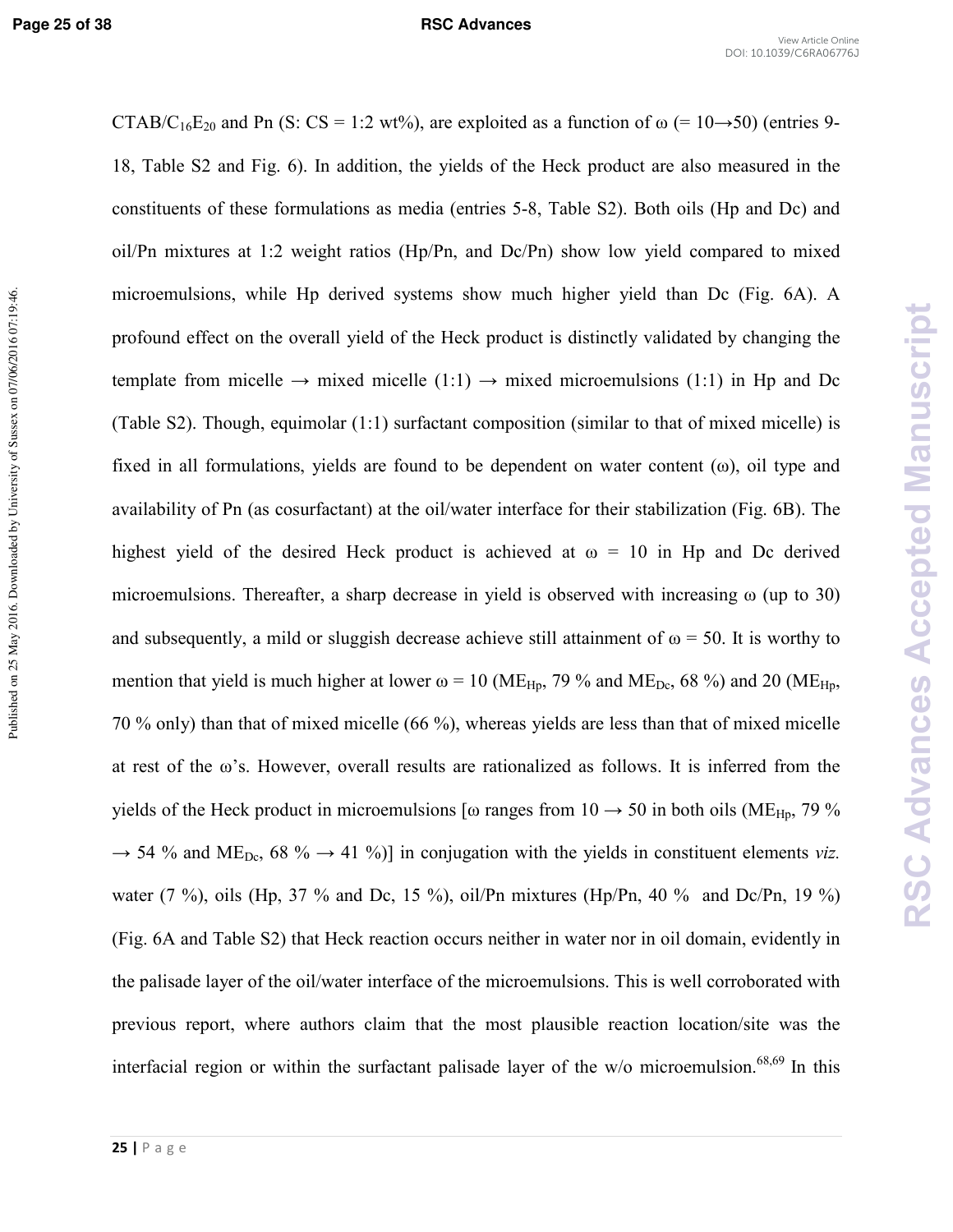context, the interaction between two constituents [such as, Pn (cosurfactant) and TEA] of these multicomponent systems plays a decisive role in performance of the Heck reaction leading to formation of the final product. It is worthy to mention that TEA, is an essential reactant of the Heck reaction, which requires a stoichiometric amount of base to neutralize the acid (herein, HI) ensuing from the exchange of a hydrogen atom with a aryl group.<sup>16,17</sup> In addition, requirement of Pn depends upon composition of the microemulsions, size of polar head group and charge type of surfactant, water content, degree of oil penetration, droplet size/microstructure, etc. and renders overall stability towards multicomponent systems from physicochemical and thermodynamic points of view.<sup>26,49-53</sup> More precisely, it is deciphered from the viewpoints mentioned above that predominance of the dipole-dipole interaction between Pn and TEA in confined environment enhances the availability of TEA in the vicinity of the interfacial region as well as in confined water with special reference to the bound water. Consequently, formation of OH base surrounding the interface proceeds in the following way;<sup>68,70</sup>

 $(C_2H_5)_3N + H_2O \leftrightarrow (C_2H_5)_3N.H_2O \leftrightarrow (C_2H_5)_3NH^+$ + OH

Hence, the penetration of OH in the palisade layer of microemulsion cannot be ruled out, and subsequently, a basic environment in the vicinity of the interface is likely to be formed, which is essentially required for the Heck reaction.<sup>68,69</sup> Therefore, most satisfactory yield of the product is achieved at lower  $\omega$  of 10 or 20 (Fig. 6 and Table S2), where predominance of Pn in this range of  $\omega$  is evidenced from characterization of these microemulsions from the dilution method.<sup>68</sup> It reveals from Fig. 5A and Table S3 that the interfacial Pn population  $(n_a^i)$  and Gibbs free energy of Pn transfer process  $(-\Delta G^0)$  (which is an indicator for spontaneity of microemulsion formation) sharply decrease initially and thereafter mildly with increase in ω. Interestingly, it is worthy to mention that decreasing trends reflected in

Published on 25 May 2016. Downloaded by University of Sussex on 07/06/2016 07:19:46.

Published on 25 May 2016. Downloaded by University of Sussex on 07/06/2016 07:19:46.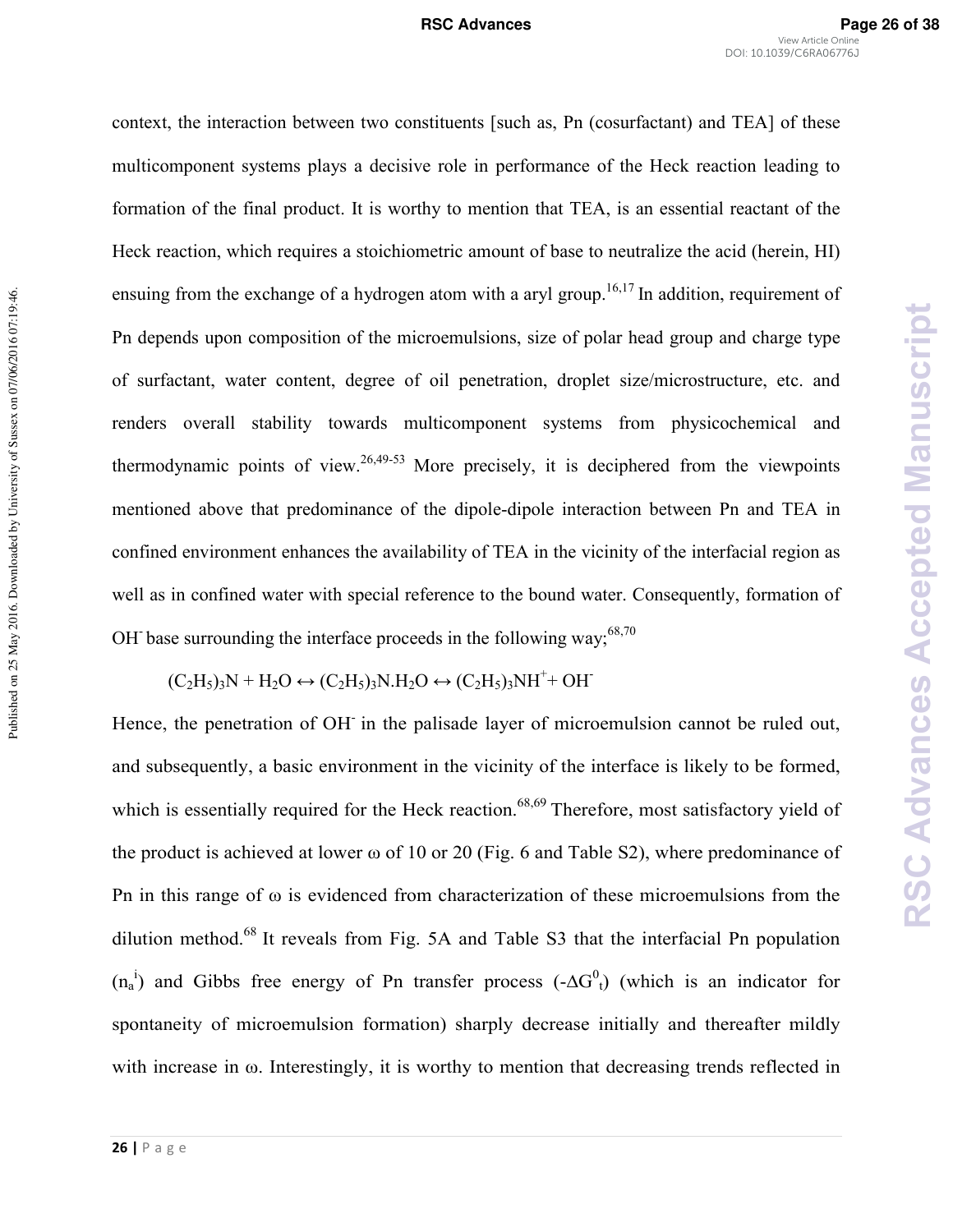### **Page 27 of 38 RSC Advances**

**RSC Advances Accepted Manuscript**

**RSC Advances Accepted Manuscript** 

Fig. 5A and Fig. 6B resemblance to each other, which is a strong evidence for decreasing yield with increase in ω. Further, Hp based systems exhibit higher yield than Dc. It can be argued that higher values of  $n_a^i$  and - $\Delta G^0$ <sub>t</sub> in Hp continuum than Dc continuum (Fig. 5A and Table S3) are responsible for variation in yield in these two set of systems. Herein, we report a mixed microemulsion mediated Heck coupling reaction which provides comparatively better results than single or mixed micelle validating the spontaneous nature of the reactor framework with a concomitant rapid Pn transfer process ( $\text{Pn}_{\text{oil}} \rightarrow \text{Pn}_{\text{interface}}$ ) obtained from the dilution experiments under varied physicochemical environments. In conclusion, CTAB and  $C_{16}E_{20}$  mediated micelles and microemulsions (in single and mixed state) Heck coupling procedure (through generation of new C-C bonds) is developed using ligand-free catalysts, and could be prospective in many industrial processes, especially in the synthesis of fine chemicals and active pharmaceutical intermediates.<sup>19,71</sup>

Currently, investigations of C-C coupling reactions catalysed by Pd(II) acetate and TEA as base in w/o microemulsions comprising different charge types of surfactants (both in single or mixed state) at different physicochemical conditions (for example, variations in composition of the system, concentration of both base and catalyst, water content, temperature etc.) are underway in our laboratory to probe the reaction mechanism of the Heck reaction in these complex microheterogeneous systems as media.

# **4. Overall Comprehension**

In aqueous medium, equimolar composition of CTAB and  $C_{16}E_{20}$  produces several advantages compared to individual surfactant in terms of lower CMC, more attractive interaction between them and spontaneous micellization (*i.e.*, more negative free energy of micellization) as well as adsorption process at air/water interface. Interestingly, quantum chemical DFT calculation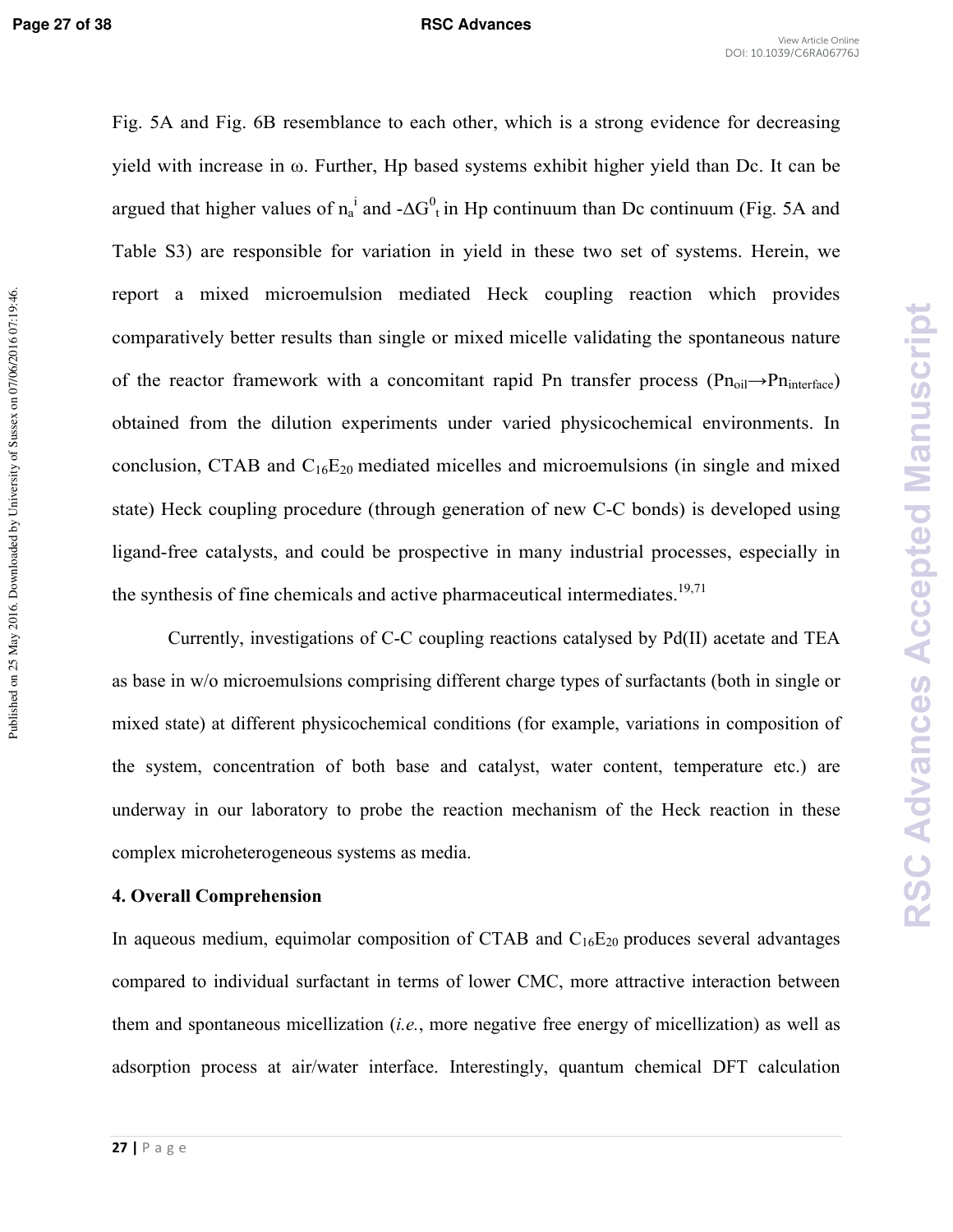**RSC Advances Accepted Manuscript**

**RSC Advances Accepted Manuscript** 

reveals larger interaction energy of equimolar CTAB and  $C_{16}E_{20}$  with water compared to any other combinations. Zeta potential (ζ) value for  $CTAB/C_{16}E_{20}$  mixtures also confirms the synergistic interaction between them. Micellar aggregates produce spherical droplets with size ranges from 10 to 15 nm. To understand the distinctive features of micellar structures as chemical nanoreactors, Heck reaction is performed between 4-iodotoluene and *n*-butylacrylate. The reaction yield of Heck coupled product is found to be higher in mixed  $CTAB/C_{16}E_{20}$  micellar solution compared to single CTAB or  $C_{16}E_{20}$  micelle and even higher than bulk water. The higher yield at mixed composition is correlated with spontaneous micellization and adsorption processes. It now stands interesting to further study the behaviour of these surfactants in non# polar solvents. Population of Pn at the oil/water interface of formulated  $w/\sigma$  microemulsions vis- $\dot{a}$ -vis spontaneity of the transfer process is found to be decreased with increase in  $\omega$  for both oils. Morphology and size of mixed microemulsion droplets vary with water content as well as oil chain length. The present study also reveals that the relative abundance of free water increases and that of bound water decreases with increasing water content in mixed microemulsions and is well-corroborated with corresponding increase in droplet size under identical range of ω. The product yield of Heck reaction significantly increases in mixed microemulsion systems compared to individual constituents. With increasing water content in microemulsion, the product yield diminishes and it is found to be lower for Dc-stabilized systems compared to Hp. The spontaneity of Pn transfer process from oil to the interface for stabilization of microemulsion (as obtained from the dilution experiment) is finely correlated with the trends of product yield in these systems.

### **5. Summary and Future Outlook**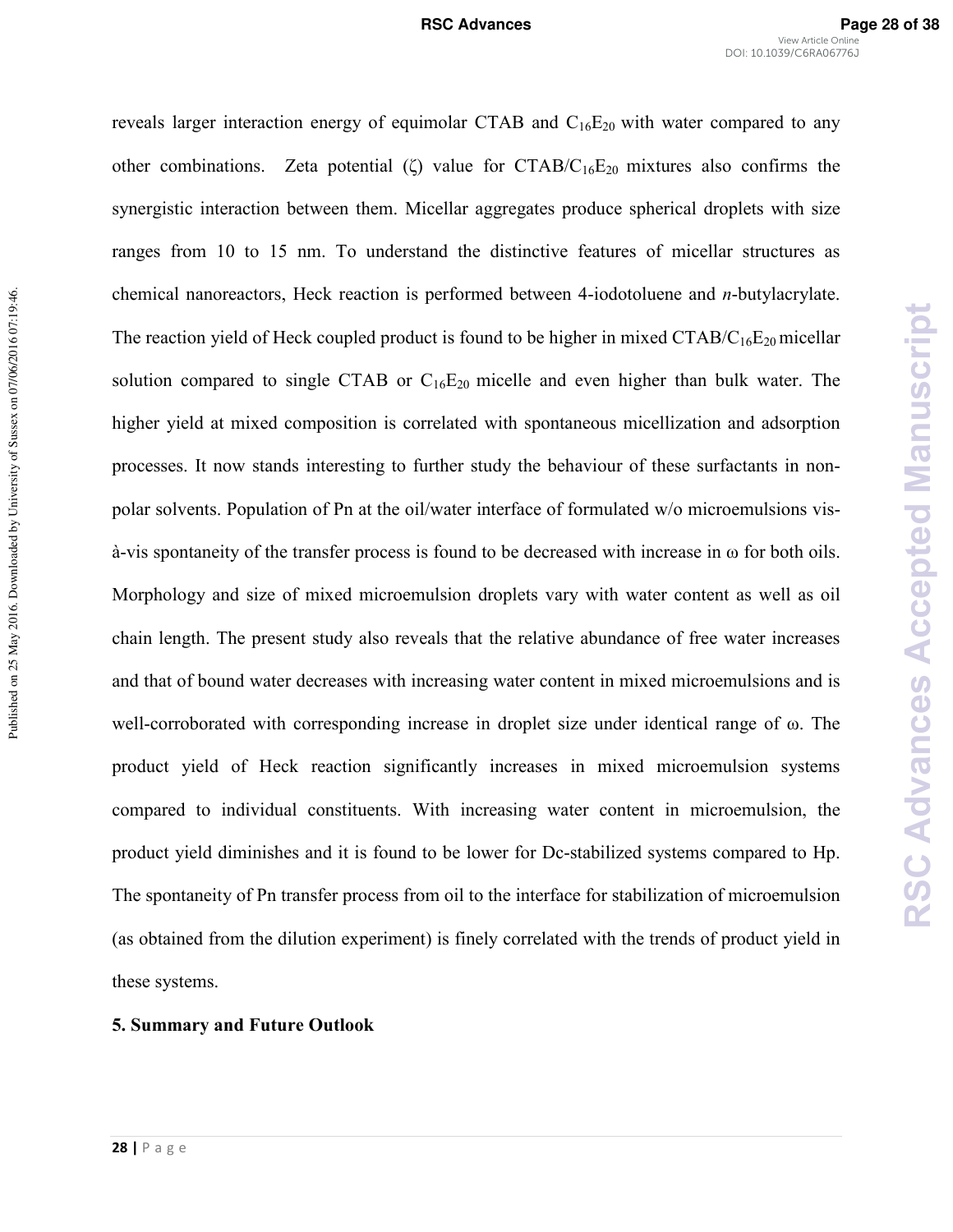### **Page 29 of 38 RSC Advances**

**RSC Advances Accepted Manuscript**

**RSC Advances Accepted Manuscript** 

The present report focuses on the microstructure and properties of micelles and w/o microemulsion systems using similar set of surfactants (CTAB and  $C_{16}E_{20}$ ) at single and mixed states and also, employment of these organized assemblies as chemical nanoreactor for performing the C-C cross coupling Heck reaction. Equimolar composition of CTAB and  $C_{16}E_{20}$ shows non-ideal solution behaviour in aqueous medium with synergistic interaction between them, which further correlates with gas phase quantum chemical calculation. Understanding the microscopic origins of these mixing properties might facilitate more informed and designed use of such mixed systems in a range of novel formulations from hydrogels to surface coatings.<sup>72,73</sup> Mixed micellar composition provides efficient medium for carrying out Heck reaction compared to individual micellar and bulk water medium. So far, an operationally simple procedure is developed for carrying out traditional Heck couplings at ambient temperatures in mixed micelle, without resorting to sonication, electrochemistry, or water-soluble phosphine.<sup>74</sup> Use of inexpensive ionic and non-ionic amphiphiles, allows cross-couplings to take place especially under mild and environmentally attractive conditions. To realize whether the key features responsible for favorable micellization via synergistic interaction reciprocate the interfacial architecture of microemulsions, a multitechnique approach is applied to fully characterize mixed microemulsion systems at different hydration level. The estimation of Pn distribution at oil/water interface and bulk oil phase along with related energetics from dilution method complements more detailed information obtained from more labour-intensive small-angle neutron scattering (SANS) studies of w/o microemulsions.<sup>75</sup> Although these parameters are obtained through a straightforward macroscopic measurement, the Gibbs free energies of transfer of Pn from bulk oil to the interface are a sensitive probe of the microenvironment around various solute moieties, and are amenable for the investigation of relatively complex molecular structures. The droplet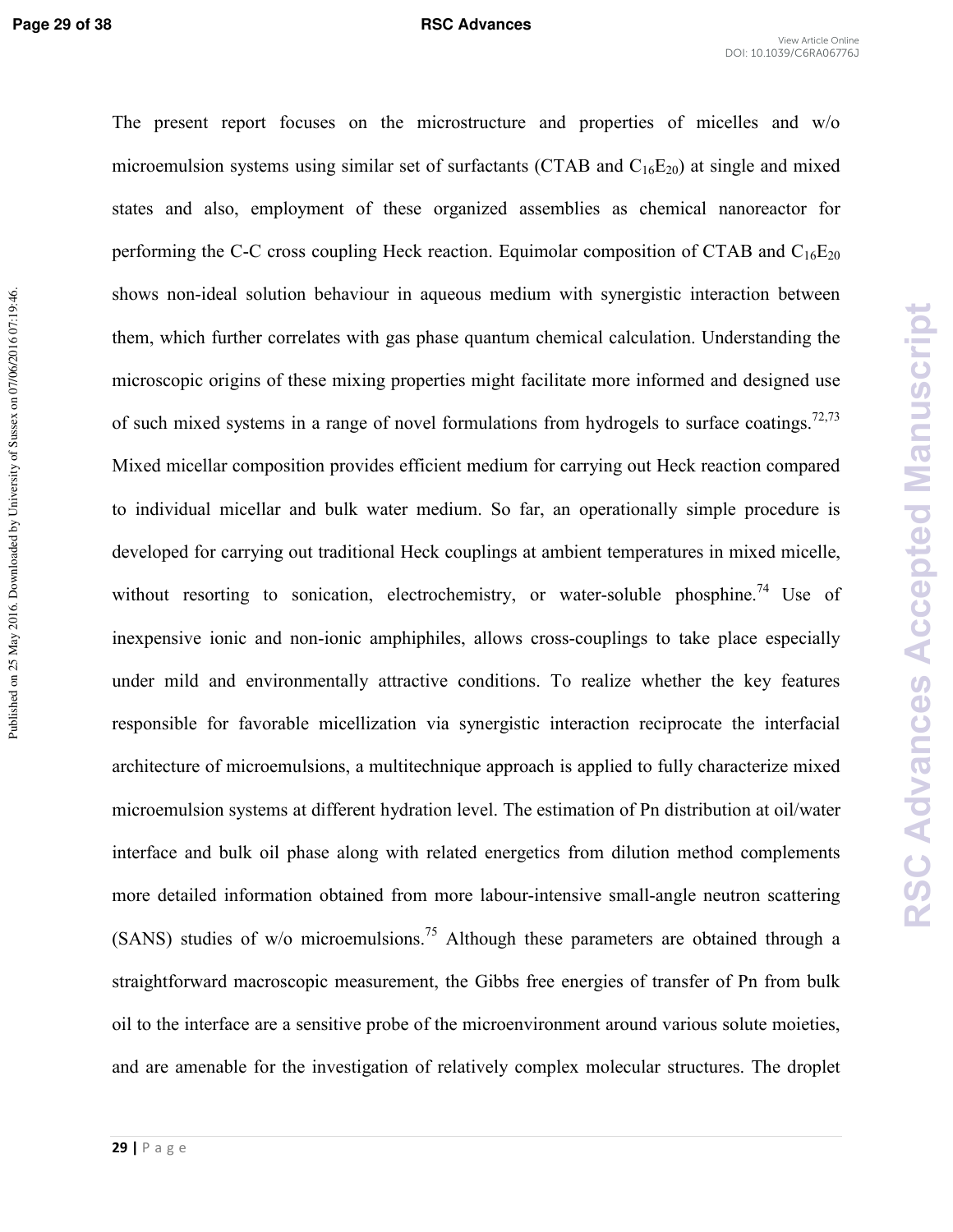**RSC Advances Accepted Manuscript**

**RSC Advances Accepted Manuscript** 

size and relaxation dynamics of fluoroprobe inside the confined environment correlates well with variation of different states of water. Knowledge of the such state of solubilized water in w/o microemulsion is important because this bears on the applications of these species, for example, in solubilization, catalysis of chemical reactions,  $\frac{7}{6}$  and in size and polydispersity of nanoparticles synthesized in the microemulsionmedia.<sup>77</sup> In order to understand the mechanism of Heck reaction in non-polar medium instead of aqueous medium, the formulated w/o microemulsion at different compositions along with individual constituents used as templates for aforementioned reaction. A profound effect on the overall yield of the Heck product is distinctly validated by changing the template from micelle  $\rightarrow$  mixed micelle (1:1)  $\rightarrow$  mixed microemulsions (1:1), which indicates influence of the nature of the surfactant-solvent interactions, and thus affects the reaction yield.<sup>78</sup> Herein, it is proposed that the Heck reaction occurs neither in water nor in oil domain, and more precisely, at the micelle/water pseudo-phase and palisade layer of the oil/water interface of microemulsions. In summary, each amphiphilic nano reactor is analogous to the traditional chemist's flask, with the added advantages of reduced reagent consumption, rapid mixing, automated handling, and continuous processing. Building on advances in continuous flow chemistry, $79$  our study thus provides a new route to regulate and even to enhance the reaction yields in micellar and w/o microemulsion media according to the purpose and could be found useful for future applications in various domains such as enzyme activity, and/or organic synthesis.<sup>80,81</sup>

### **Acknowledgements**

S.B and K.K thanks DBT, Govt. of India for Senior Research Fellowship (SRF) and Research Associateship, respectively. G.C thanks UGC, New Delhi, India for UGC-BSR Research Fellowship. Professor BKP would like to thank ISI, Kolkata. Professor SKS also thanks Science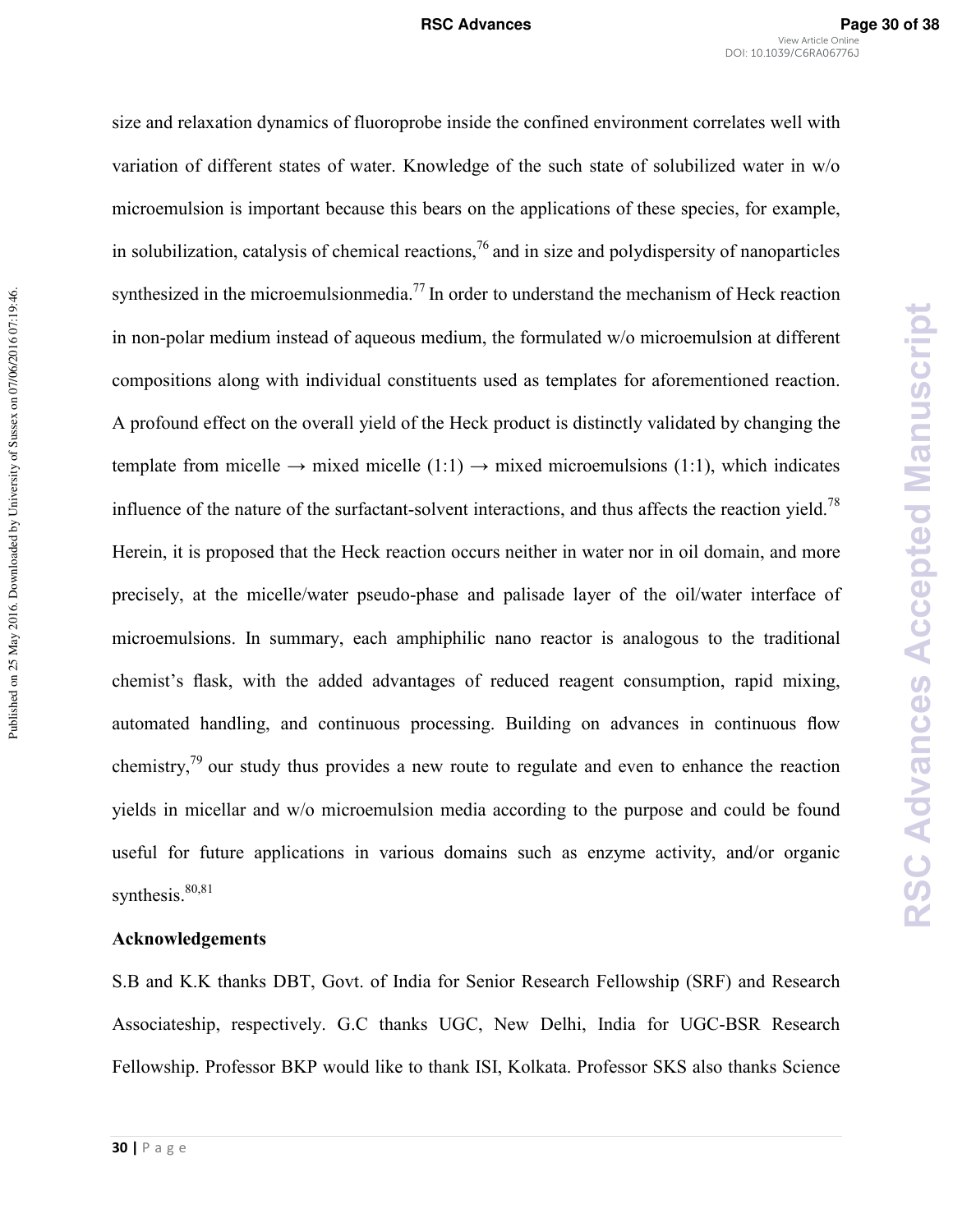Published on 25 May 2016. Downloaded by University of Sussex on 07/06/2016 07:19:46.

& Engineering Research Board (SERB), DST, Govt. of India (Sanction No. SB/S1/PC# 034/2013) for financial assistance. The computer resources of Computer Centre, IIT Madras are gratefully acknowledged.

# **References**

[1] P.M. Holland, D.N. Rubingh, Mixed Surfactant Systems: An Overview, **Vol. 501,** Ch. 1, *ACS Symposium Series;* American Chemical Society: Washington, DC, 1992, pp 2-30.

[2] R. Zana, Dynamics of Surfactant Self-Assemblies: Micelles, Microemulsions, Vesicles and Lyotropic Phases, CRC Press, Taylor & Francis Group, Boca Raton, 2005.

[3] D.N. Rubingh, M. Bauer, Lipase Catalysis of Reactions in Mixed Micelles, *ACS Symposium* 

*Series*, American Chemical Society: Washington, DC, 1992, **Vol. 501**, Ch. 12, pp 210–226.

[4] A. Shome, S. Roy, P. Das, *Langmuir* 2007, 23, 4130-4136.

[5] A. Das, R. K. Mitra, *J. Phys. Chem. B* 2014, **118,** 5488-5498.

[6] J. Zhang, B. Han, J. Liu, X. Zhang, J. He, Z. Liu, T. Jiang, G. Yang, *Chem.*-*Eur. J.* 2002, **8**, 3879-3883.

[7] J. Hao, Self-Assembled Structures: Properties and Applications in Solution and on Surfaces, CRC Press, Taylor & Francis Group, Boca Raton, 2010.

[8] N. Azum, M.A. Rub, A.M. Asiri, H.M. Marwani, *J. Mol. Lig.* 2014, 197, 339-345.

[9] N. Azum, M.A. Rub, A.M. Asiri, *J. Mol. Lig.* 2016, 216, 94-98.

[10] N. Azum, M.A. Rub, A.M. Asiri, *Colloids Surf. B* 2014, 121, 158-164.

[11] M.A. Rub, F. Khan, N. Azum, A.M. Asiri, H.M. Marwani, *J. Taiwan Ins. Chem. Eng.* 2016, 60, 32-43.

[12] N. Azum, M.A. Rub, A.M. Asiri, K.A. Alamry, H.M. Marwani, *J. Disp. Sci. Technol.* **2014**, 358-363.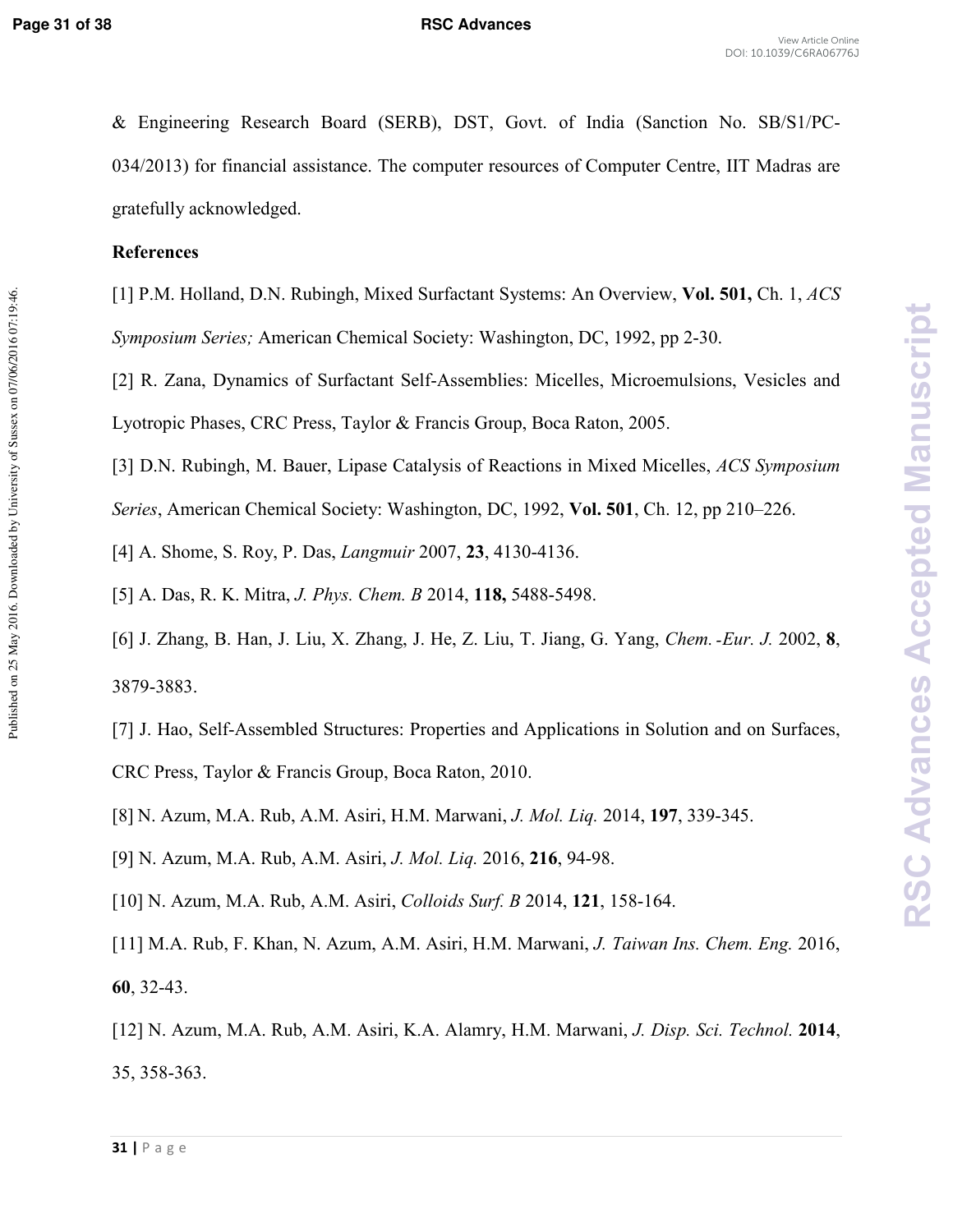[13] K. Ogino, M. Abe (Eds.), Mixed Surfactant Systems, Surfactant Science Series, vol. 46, Marcel Dekker, New York, 1993.

[14] D. Blankschtein, A. Shiloach, *Langmuir* 1998, 14, 1618-1636.

[15] F. D. Souza, B. S. Souza, D. W. Tondo, E. C. Leopoldino, H. D. Fiedler, F. Nome, *Langmuir* 2015, 31, 3587-3595.

[16] R. F. Heck, *J. Am. Chem. Soc.* 1968, 90, 5526-5531.

[17] R. F. Heck, *J. Am. Chem. Soc.* 1968, **90**, 5546-5548.

[18] X.#F. Wu, P. Anbarasan, H. Neumann, M. Beller, *Angew. Chem. Int. Ed.,* 2010, **49,** 9047# 9050.

[19] J. G. deVries, A. H. M. de Vries, *Eur. J. Org. Chem.* 2003, 2003, 799-811.

[20] T. Dwars, E. Paetzold, G. Oehme, *Angew. Chem. Int. Ed.*, 2005, 44, 7174-7199.

[21] J.-Z. Jiang, C.Cai, *J. Colloid Interface Sci.* 2006, **299,** 938-943.

[22] Y. Kasaka, B. Bibouche, I. Volovych, M. Schwarze, R. Schomäcker, *Colloids and Surfaces A* 2016, 494, 49-58.

[23] D. C. Crans, S. Schoeberl, E. Gaidamauskas, B. Baruah, D. A. Roess, *J. Biol. Inorg. Chem*. 2011, 16, 961-972.

[24] J. Tang , Y. Wang , D. Wang, Y. Wang, Z. Xu, K. Racette, F. Liu, *Biomacromolecules*  **2013,** 14, 424-430.

[25] Arkady L. Kholodenko, Jack F. Douglas, *Phys. Rev. E* 1995, **51**, 1081-1090.

[26] S.P. Moulik, L. Digout, W. Aylward, R. Palepu, *Langmuir* 2000, **16**, 3101–3106.

[27] R. K. Mahajan, R. Sharma, *J. Colloid Interface Sci.* 2011, **363,** 275-283.

[28] J. H. Clint, *J. Chem. Soc., Faraday Trans. 1* 1975, **71,** 1327–1334.

Published on 25 May 2016. Downloaded by University of Sussex on 07/06/2016 07:19:46.

Published on 25 May 2016. Downloaded by University of Sussex on 07/06/2016 07:19:46.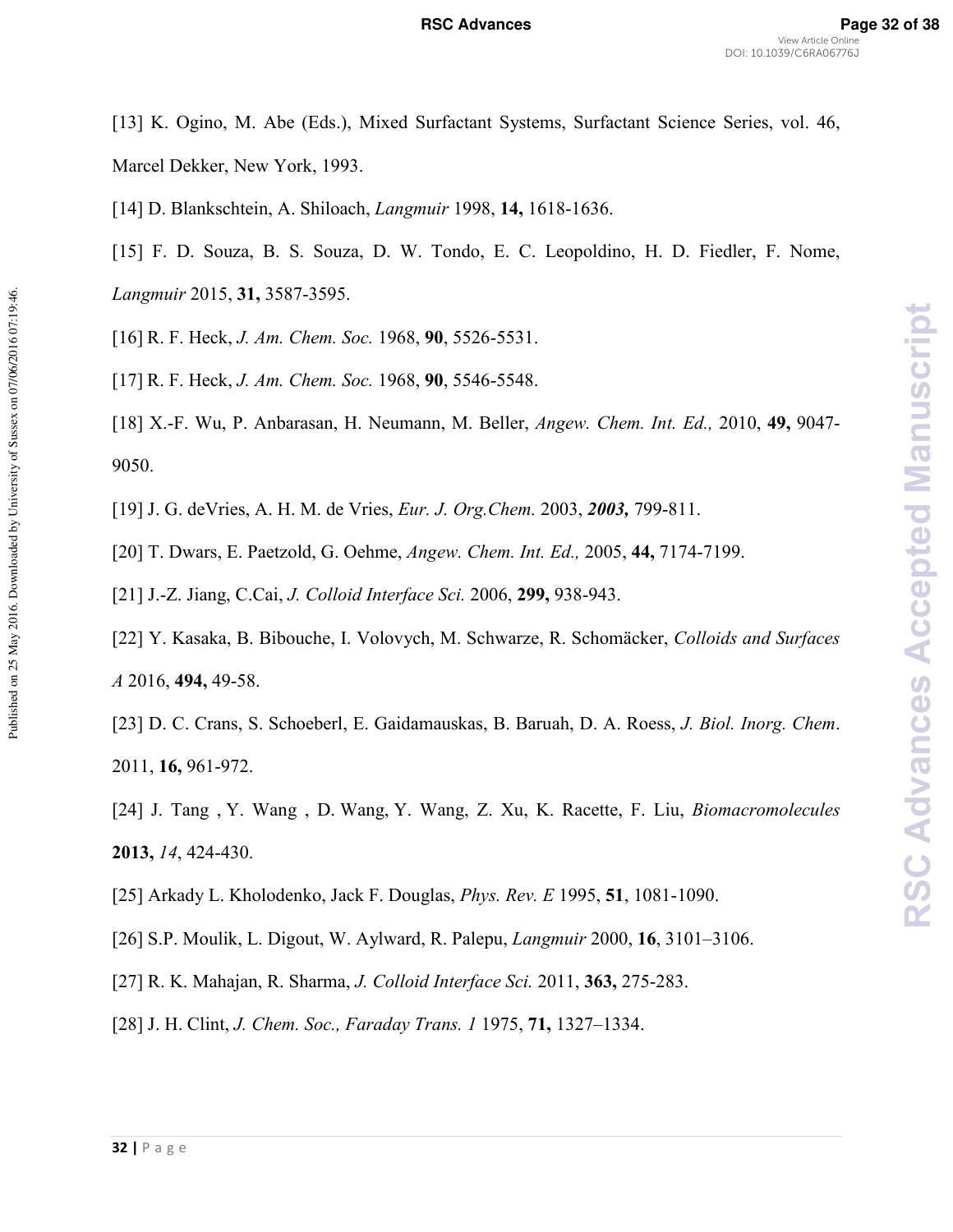Published on 25 May 2016. Downloaded by University of Sussex on 07/06/2016 07:19:46.

- [29] D. N. Rubingh, in Solution Chemistry of Surfactants, (Ed.), K. L. Mittal, Plenum Press, New York, 1979, **vol. 1,** pp. 337.
- [30] M.J. Rosen, X.Y. Hua, J. Colloid Interface Sci. 1982, 86, 164-172.
- [31] M.J. Rosen, Surfactants and Interfacial Phenomena, 2nd ed.; Wiley-Interscience: New York,

1989; pp  $65-68$ .

- [32] W.H. Ansari, N. Fatma, M. Panda, K. Ud-Din, *Soft Matter*, 2013, 9, 1478-1487
- [33] R. Sanan, R. Kaur, R. K. Mahajan, *RSC Adv.* 2014, **4,** 64877–64889.
- [34] C.C. Ruiz, *Colloid Polym. Sci.* 1999, 277, 701-707.
- [35] T. Chakraborty, S. Ghosh, S.P. Moulik, *J. Phys. Chem. B* 2005, 109, 14813-14823.
- [36] M.J. Rosen, S. Aronson, *Coll. Surf.* 1981, **3**, 201–208.
- [37] A. B. Pereiro, J.M.M. Araujo, F. S. Teixeira, I. M. Marrucho, M. M. Pineiro, L.P.N. Rebelo, *Langmuir* 2015, 31, 1283-1295.
- [38] A. V. Delgado, F. Gonzalez-Caballero, R. J. Hunter, L. K. Koopal, J. Lyklema, *Pure Appl. Chem.* 2005, 77, 1753-1805.
- [39] P.K. Misra, P. Somasundaran, *J. Surfact. Deterg.* 2004, **7,** 373-378.
- [40] S.K. Mehta, S. Chaudhary, *Colloids Surf. B* 2011, **83,** 139-147.
- [41] E. Odella, R. D. Falcone, J. J. Silber, N. M. Correa, *Phys. Chem. Chem. Phys.* 2014, **16,** 15457-15468.
- [42] A. Pan, S.S. Mati, B. Naskar, S.C. Bhattacharya, S. P. Moulik, *J. Phys. Chem. B* 2013, **117,** 7578-7592.
- [43] N. Cheng, P. Yu, T. Wang, X. Sheng, Y. Bi, Y. Gong, L.Yu, *J. Phys. Chem. B* 2014, **118,** 2758-2768.
- [44] S. Khamarui, D. Sarkar, P. Pandit, D. K. Maiti, *Chem. Commun.*, 2011, 47, 12667-12669.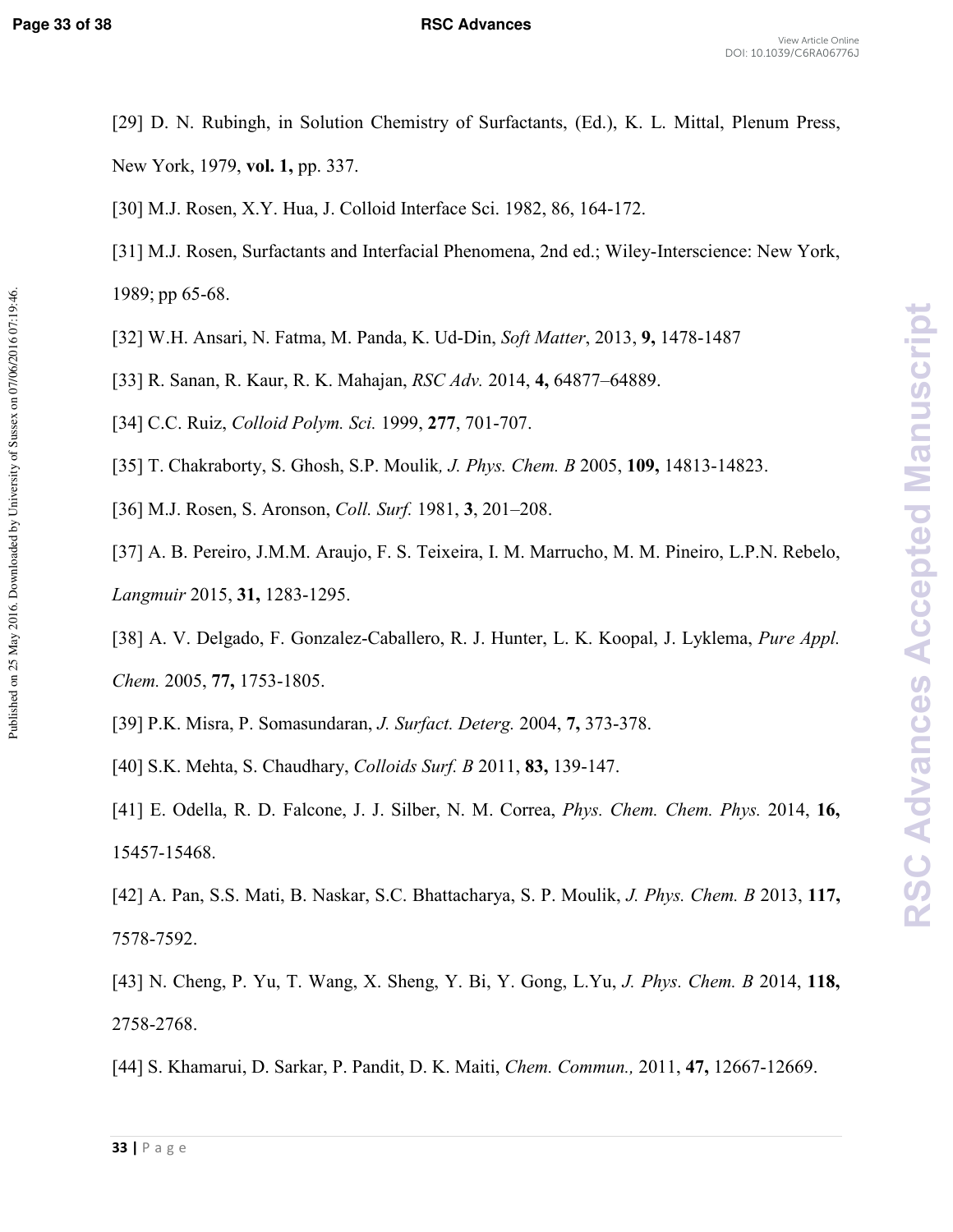**RSC Advances Accepted Manuscript**

**RSC Advances Accepted Manuscript** 

- [45] M. M. Shinde, S. S. Bhagwat, *J. Dispersion Sci. Tech.* 2012, **33,** 117-122.
- [46] S. Bhattacharya, A. Srivastava, S. Sengupta, *Tetrahedron Letts*. 2005, **46,** 3557#3560.
- [47] E. Palazzo, L. Carbone, G. Colafemmina, R. Angelico, A. Ceglieb, M. Giustini, *Phys.*
- *Chem. Chem. Phys.* 2004, 6, 1423-1429.
- [48] J.E. Bowcott, J.H. Schulman, *Z. Elektrochem.* 1955, **59**, 283-290.
- [49] B. K. Paul, D. Nandy, *J. Colloid Interface Sci.* 2007, 316, 751-761.
- [50] K. Kundu, B. K. Paul, *Colloid Polym. Sci.* 2013, 291, 613-632.
- [51] H. Preu, A. Zradba, S. Rast, W. Kunz, E. H. Hardy, M. D. Zeidler, *Phys. Chem. Chem. Phys.* 1999, 1, 3321-3329.
- [52] O. Zheng, J-X.Zhao, X.-M. Fu, *Langmuir* 2006, 22, 3528-3532.
- [53] L. Digout, K. Bren, R. Palepu, S. P. Moulik, *Colloid Polym. Sci.* 2001, **279,** 655-663.
- [54] C. C. Villa, J. J. Silber, N. M. Correa, R. D. Falcone, *Chem. Phys. Chem.* 2014, **15,** 3097-3109.
- [55] S.A. Corcelli, J.L. Skinner, *J. Phys. Chem. A* 2005, **109**, 6154−6165.
- [56] H. Graener, G. Seifert, *J. Chem. Phys.* 1993, **98**, 36−45.
- [57] Z.S. Nickolov, V. Paruchi, D.O. Shah, J.D. Miller, *Colloids Surf. A* 2004, **232**, 93#99.
- [58] S.K. Mehta, G. Kaur, R. Mutneja, K.K. Bhasin, *J. Colloid Interface Sci.* 2009, **338**, 542# 549.
- [59] J.#B. Brubach, A. Mermet, A. Filabozzi, A. Gerschel, D. Lairez, M.P. Krafft, P. Roy, *J. Phys. Chem. B* 2001, **105**, 430-435.
- [60] A. Das, A. Patra, R. K. Mitra, *J. Phys. Chem. B* 2013, 117, 3593-3602.
- [61] Q. Zhong, D.A. Steinhurst, E.E. Carpenter, J.C. Owrutsky, Langmuir 2002, 18, 7401-7408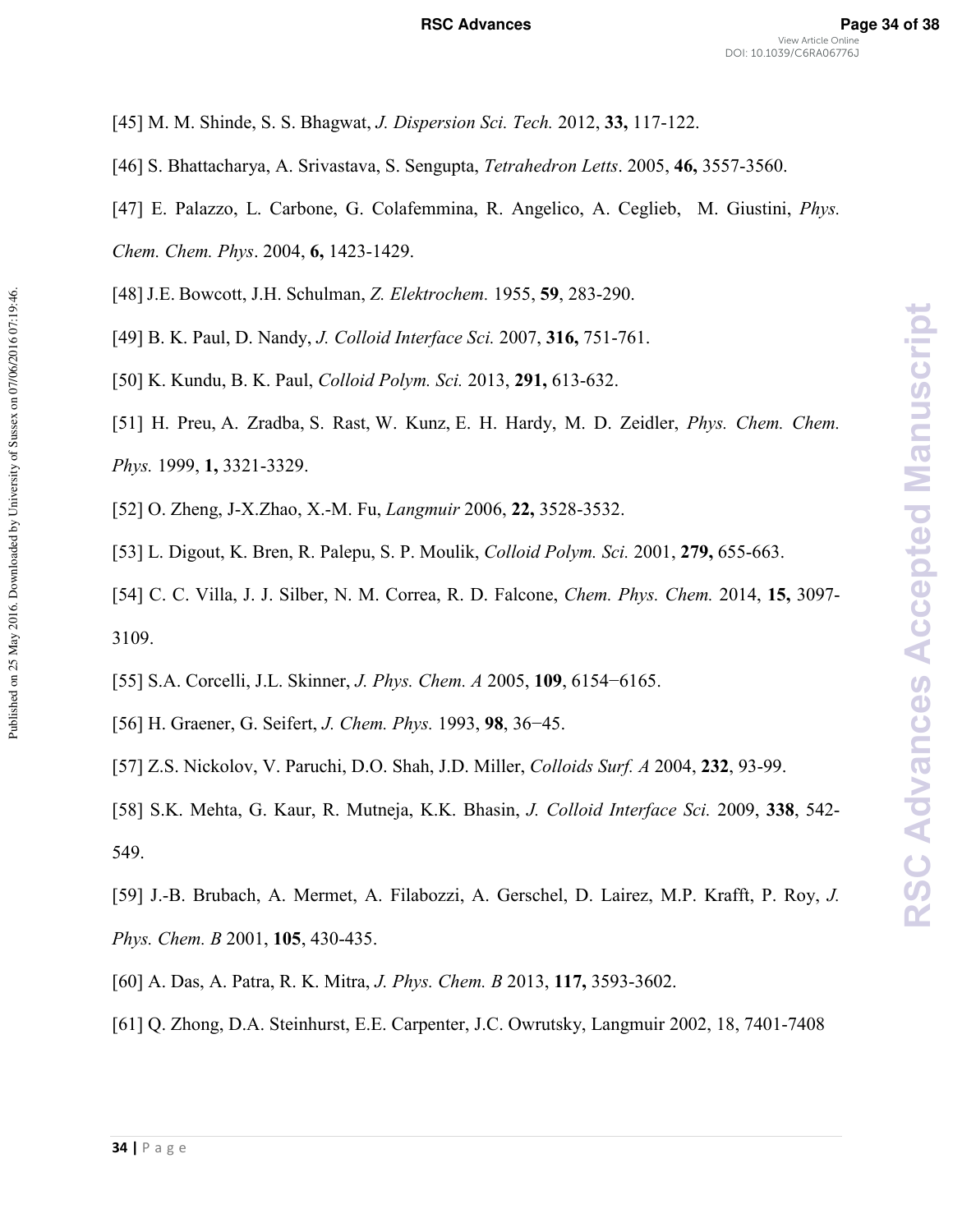Published on 25 May 2016. Downloaded by University of Sussex on 07/06/2016 07:19:46.

- [62] S. Bardhan, K. Kundu, S. Das, M. Poddar, S.K. Saha, B.K. Paul, *J. Colloid Interface Sci*. 2014, 430, 129-139.
- [63] C. G.-Blanco, L.J. Rodriguez, M.M. Velazquez, *J. Colloid Interface Sci.* 1999, **211,** 380-386.
- [64] S. Biswas, S.C. Bhattacharya, B.B. Bhowmik, S.P. Moulik, *J. Colloid Interface Sci.* 2001, **244**, 145-153.
- [65] S. Chatterjee, R.K. Mitra, B.K. Paul, S.C. Bhattacharya, *J. Colloid Interface Sci.* 2006, **298,** 935–941.
- [66] D. M. Willard, N. E. Levinger, *J. Phys. Chem. B* 2000, **104,** 11075-11080.
- [67] P. Setua, C. Ghatak, V.G. Rao, S.K. Das, N. Sarkar, *J. Phys. Chem. B* 2012, **116,** 3704# 3712.
- [68] B. Kar, S. Bardhan, K. Kundu, S. K. Saha, B. K. Paul, S. Das, *RSC Adv.* 2014, 4, 21000-21009.
- [69] M. Hager, U. Olsson, K. Holmberg, *Langmuir* 2004, **20,** 6107-6115.
- [70] N. Li, Q. Cao, Y. Gao, J. Zhang, L. Zheng, X. Bai, B. Dong, Z. Li, M. Zhao, L. Yu, *Chem. Phys. Chem., 2007, 8, 2211-2217*
- [71] H.U. Blaser, A. Indolese, A. Schnyder, H. Steiner, M. Studer, *J. Mole. Catal. A* 2001, 173, 3–18.
- [72] M.A. Haque, T. Kurokawa, J.P. Gong, *Soft Matter* 2012, **8,** 8008
- [73] A.M. Alkilany, P.K. Nagaria, M.D. Wyatt, C.J. Murphy, *Langmuir* 2010, **26,** 9328.
- [74] B. H. Lipshutz, B. R. Taft, *Org. Lett.* 2008, 10, 1329-1332.
- [75] A. L. Compere, W. L. Griffith, and J. S. Johnson, Jr., E. Caponetti, D. Chillura-Martino, and
- R. Triolo, *J. Phys. Chem. B* 1997, 101, 7139-7146.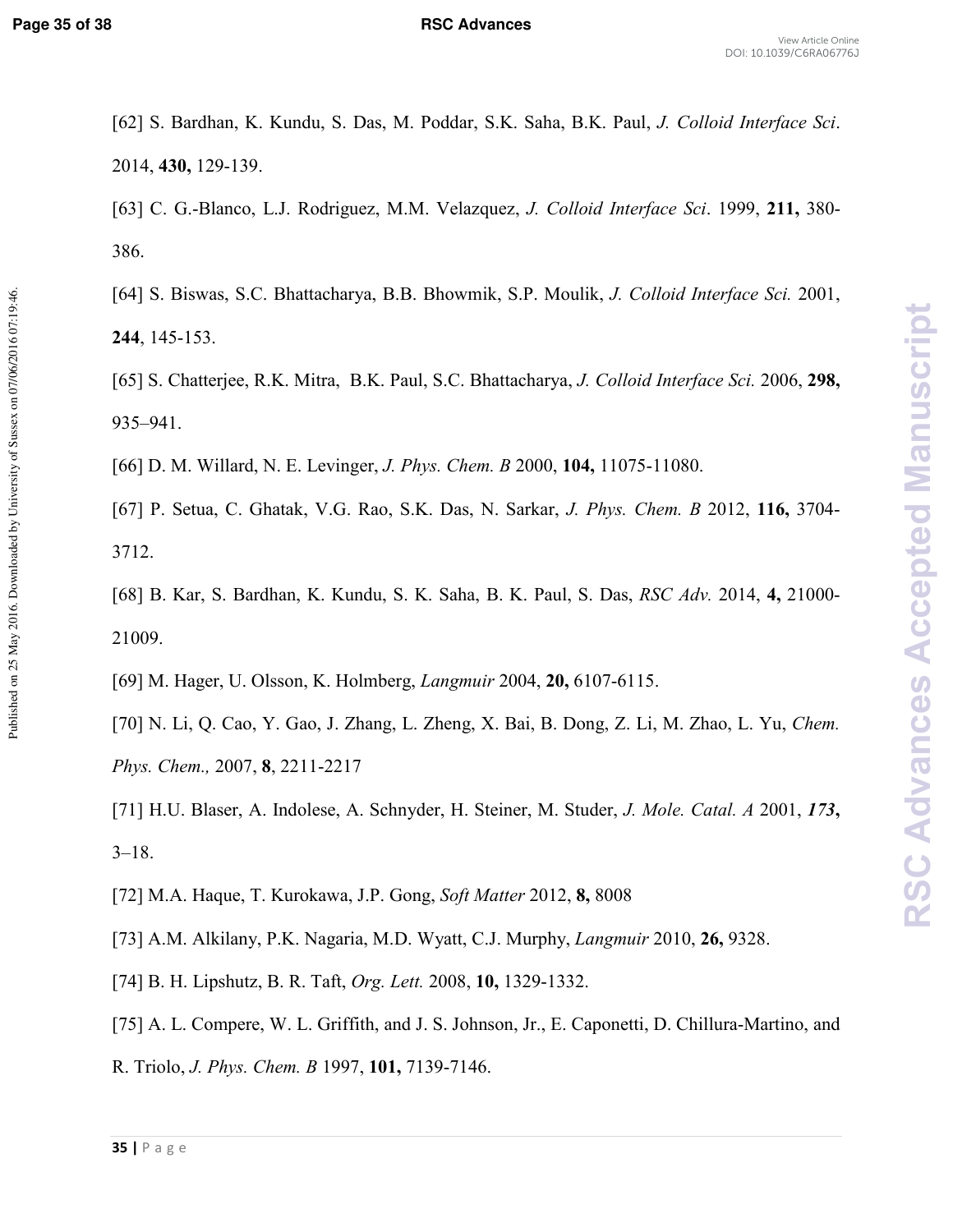[76] P. López#Cornejo, P. Pérez, F. García, R. De la Vega, F. Sánchez, *J. Am. Chem. Soc.* 2002, 124, 5154-5164.

[77] W. Zhang, X. Qiao, J. Chen, *Colloid Surface A.* 2007, 299, 22-28.

- [78] G. N. Smitha, P. Browna, C. James, S. E. Rogers, J. Eastoe, *Colloids and Surfaces A* 2016, 494, 194-200.
- [79] D. T. McQuade, P. H. Seeberger, *J. Org. Chem.* 2013, **78,** 6384−6389.
- [80] F. Lopez, G. Cinelli, L. Ambrosone, G. Colafemmina, A. Ceglie, G. Palazzo, Colloids Surf. A 2004, 237, 49-59.
- [81] K. Holmberg, *Eur. J. Org. Chem.* 2007, **2007**, 731–742.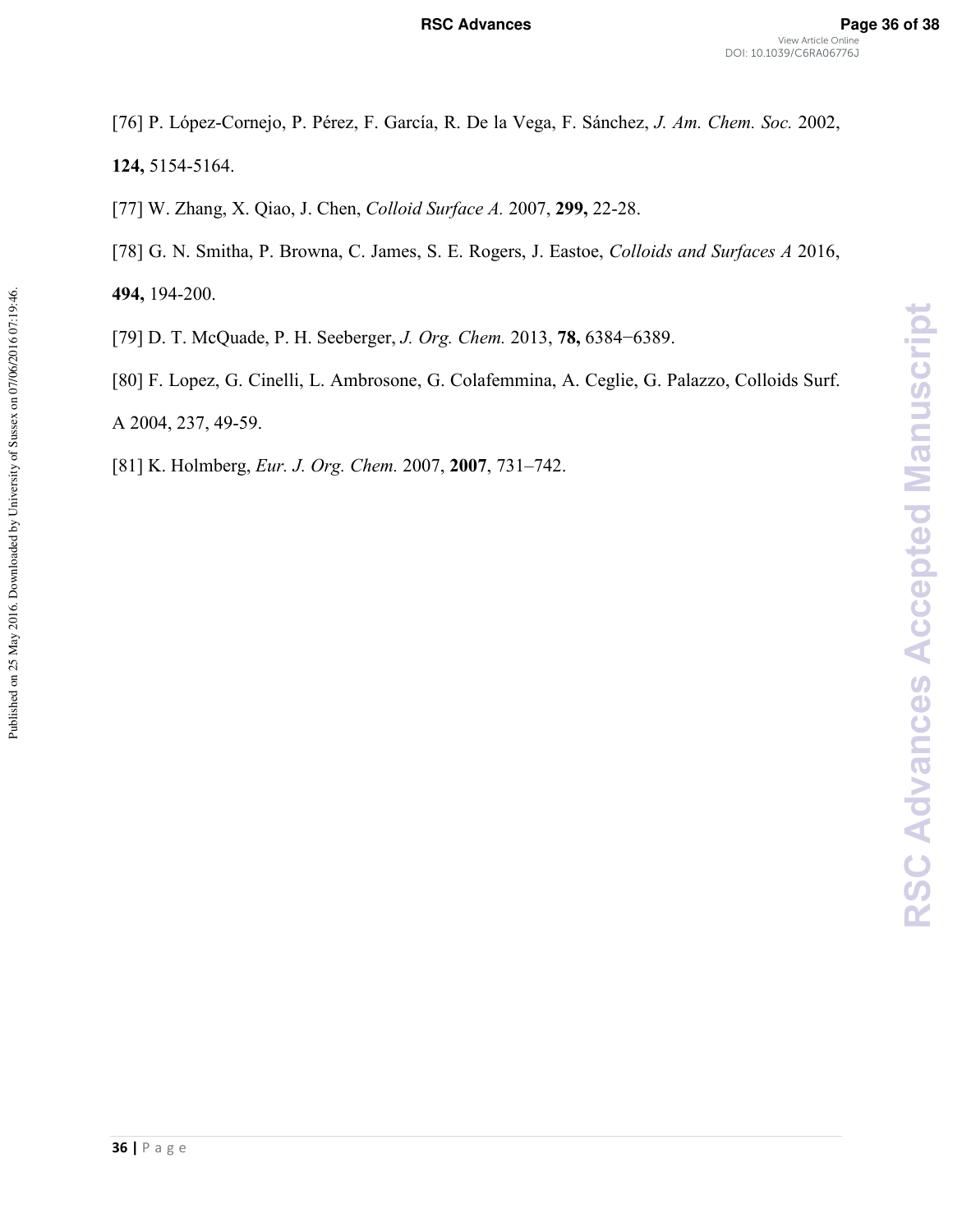Published on 25 May 2016. Downloaded by University of Sussex on 07/06/2016 07:19:46.

# **TABLE**

**Table 1.** Interfacial, Thermodynamic and Interaction Parameters of Single and Mixed Surfactants.

| (A) Interfacial and Thermodynamic <sup>a</sup> parameters |            |     |                                    |                                                                      |                               |                          |                                            |
|-----------------------------------------------------------|------------|-----|------------------------------------|----------------------------------------------------------------------|-------------------------------|--------------------------|--------------------------------------------|
| <b>System</b>                                             |            | T/K | $\Pi_{\rm cmc}$ *10 <sup>3</sup> / | $10^6$ $\Gamma_{\text{max}}$                                         | $A_{min}$ /                   | $-\Delta G_m^0/$         | $-\Delta G_{ads}^0$                        |
|                                                           |            |     | $N.m^{-1}$                         | $mol.m-2$                                                            | $nm2$ .molecule <sup>-1</sup> | $kJ$ .mol $^{-1}$        | $kJ$ .mol $^{-1}$                          |
| <b>CTAB</b>                                               |            | 303 | 32.0 <sup>b</sup>                  | $1.31^{b}$                                                           | $1.27^{b}$                    | 40.5 <sup>b</sup>        | 64.9 <sup>b</sup>                          |
| $CTAB/C_{16}E_{20}$                                       |            | 303 | 34.7                               | 0.86                                                                 | 1.93                          | 71.03                    | 99.74                                      |
| $C_{16}E_{20}$                                            |            | 303 | 27.64                              | 2.25                                                                 | 0.7379                        | 39.5                     | 51.78                                      |
|                                                           |            |     |                                    | (B) Interaction <sup>c</sup> parameters for $CTAB/C_{16}E_{20}(1:1)$ |                               |                          |                                            |
| <b>CMC</b>                                                | <b>CMC</b> |     | CMC (Avg.)                         | $\alpha$ and $\alpha$                                                | $\beta$                       | $f_1$                    | f <sub>2</sub>                             |
| (Cond.)                                                   | (ST)       |     |                                    |                                                                      |                               |                          |                                            |
| 0.0109                                                    | 0.0115     |     | 0.0112                             | 0.829 and 0.171                                                      | $-4.58^{d}$<br>$-4.47^e$      | $0.0114^c$<br>$0.2465^d$ | 0.89 <sup>c</sup><br>$0.0461$ <sup>d</sup> |

<sup>*a*</sup> The average errors in  $\Delta G_m^0$  and  $\Delta G_{ads}^0$  are  $\pm 3\%$ ; <sup>b</sup> Ref;<sup>27</sup> For interaction parameters; <sup>*c*</sup> CTAB = *1* &  $C_{16}E_{20} = 2$  and <sup>*d*</sup>  $C_{16}E_{20} = 1$  & CTAB = 2.